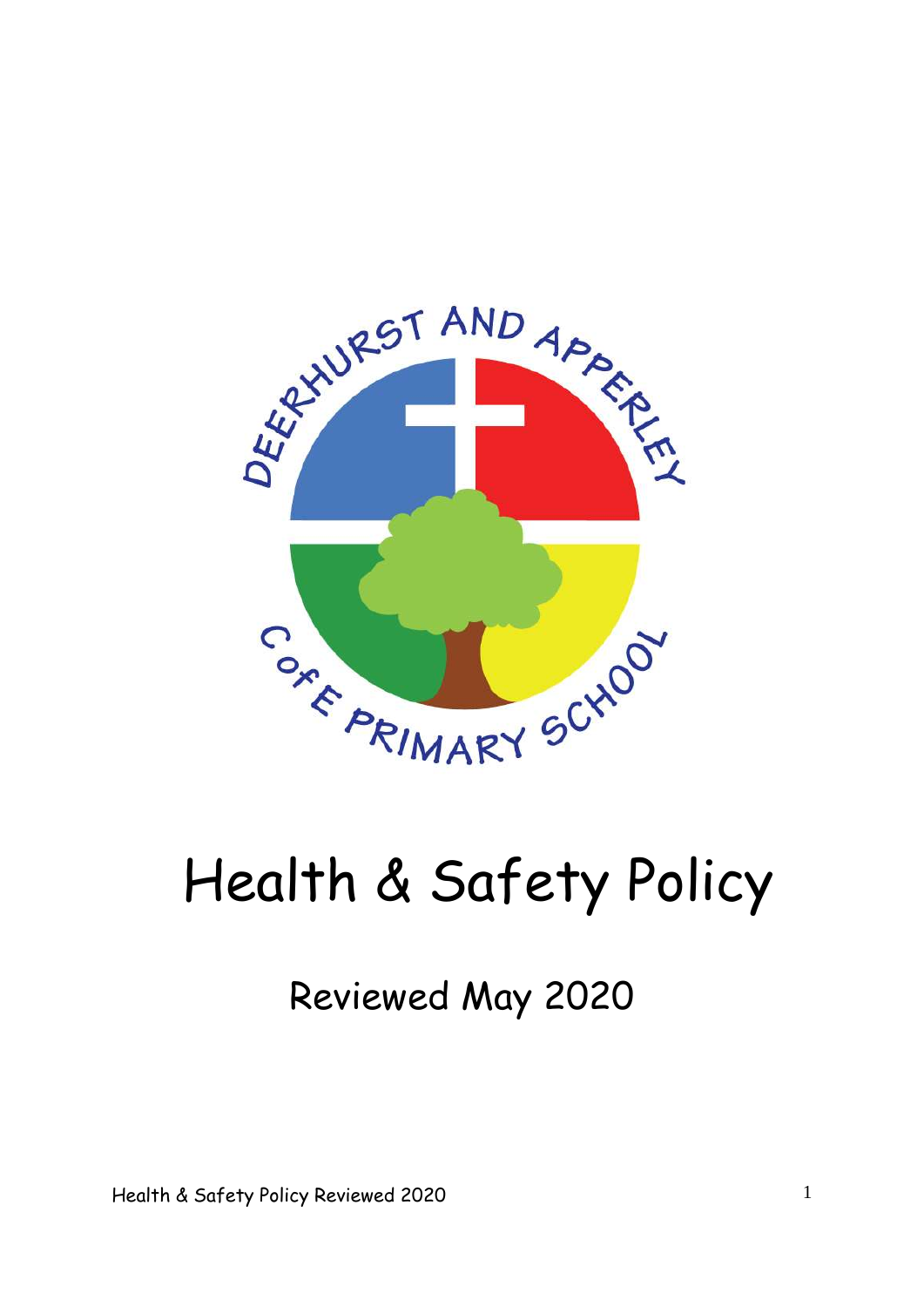# **HEALTH AND SAFETY POLICY (THIRD TIER)**

**CONTENTS:**

- 1.0 STATEMENT AND GENERAL POLICY
- 2.0 ORGANISATION AND PERSONNEL
- 3.0 MACHINERY, PLANT AND EQUIPMENT
- 4.0 ELECTRICAL SAFETY
- 5.0 RADIATION
- 6.0 DUST AND FUMES
- 7.0 TOXIC MATERIALS ANS SUBSTANCES HAZARDOUS TO HEALTH
- 8.0 FIRST AID
- 9.0 ENTERPRISE ACTIVITIES
- 10.0 OUTDOOR PURSUITS AND SPORT
- 11.0 FIRE PRECAUTIONS
- 12.0 DISABLED PERSONS
- 13.0 CONTRACTORS ON SITE
- 14.0 HOUSEKEEPING
- 15.0 APPENDICES:-
	- Appendix 1: Safety Rules and Regulations Appendix 2: Safety Rules and Procedures in Hall/Gymnasium Appendix 3: P.E. Safety Appendix 4: Pupils with Medical Conditions Appendix 5: Fire Drill and Procedure Appendix 6: Other Important Aspects of Health and Safety .....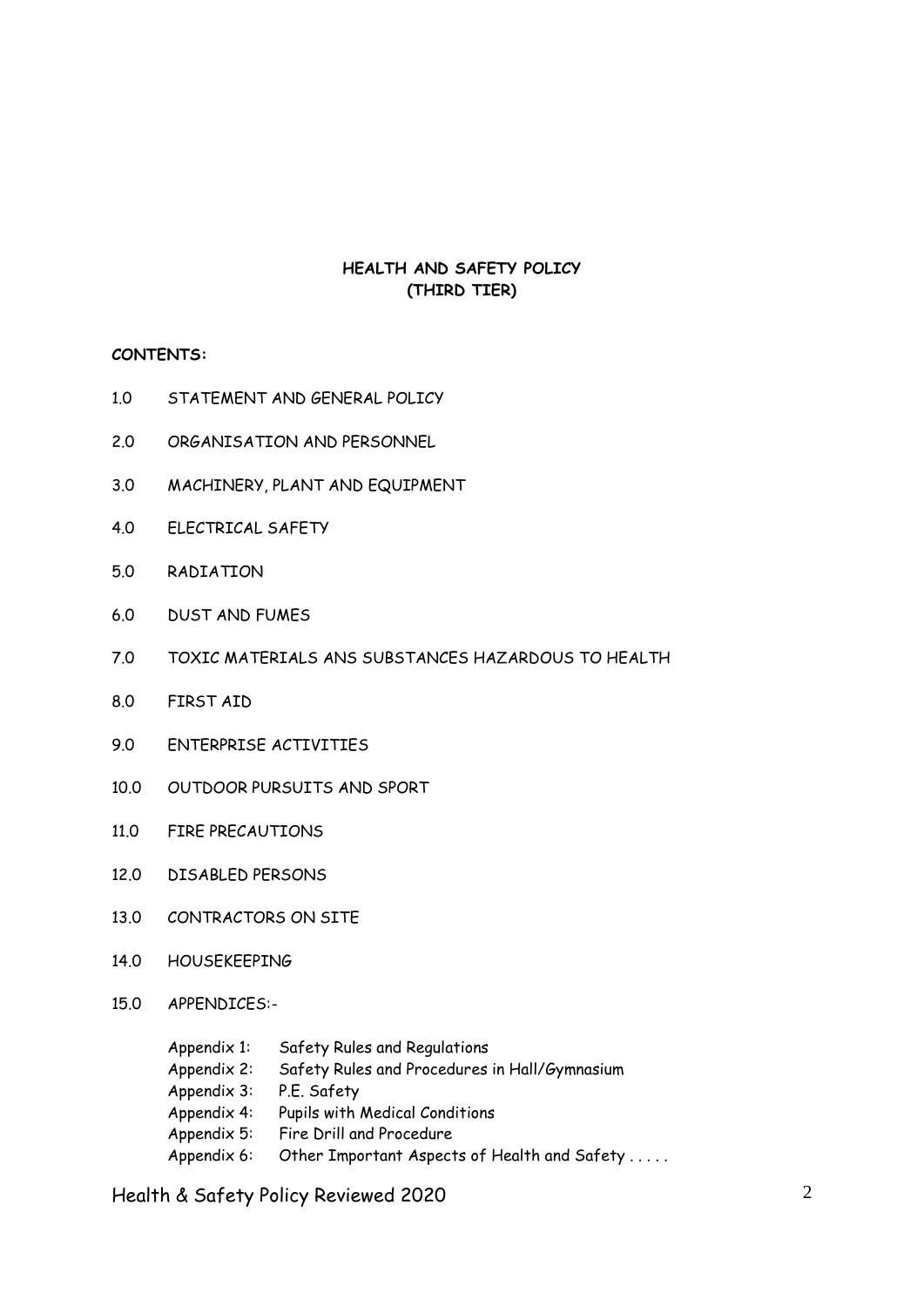- School Journeys
- Swimming
- Accident Reporting Procedure
- $C.O.S.H.H.$
- Risk Assessment
- **School Security**
- Lone Working
- Asbestos
- Snow and Gritting
- Finance
- Personal Protective Equipment
- Appendix 7: Guidelines for Design & Technology
- Appendix 8: Risk assessment for Science Lessons
- Appendix 9: Introduction to Health and Safety at Deerhurst & Apperley C of E Primary School
- Appendix 10: Risk assessments
	- Supply teachers
	- Driver Competence
	- Cooking
	- Volunteer and Parent Helpers
	- Procedures for other school users
	- **•** Students on Work Experience
	- Additional Risk Assessment for Sports Students
	- Sports Match/Visit to another School
	- Swimming
	- Hot Drinks
	- Step Ladders
	- Pedestrians and Cyclists around school
	- Playground Supervision
- Appendix 11: Fire Risk Assessments
- Appendix 12: Safety, Health and Environment
	- Pregnant Workers
	- Stress at Work Policy
- Appendix 13: Cleaning of Kitchen and Appliances
- Appendix 14: Audit Toxic & Hazardous Substances
- Appendix 15: Annual Maintenance Costs
- Appendix 16: Management Checklist
	- Health & Safety Policy Review Record
		- Governors Walk-a-bout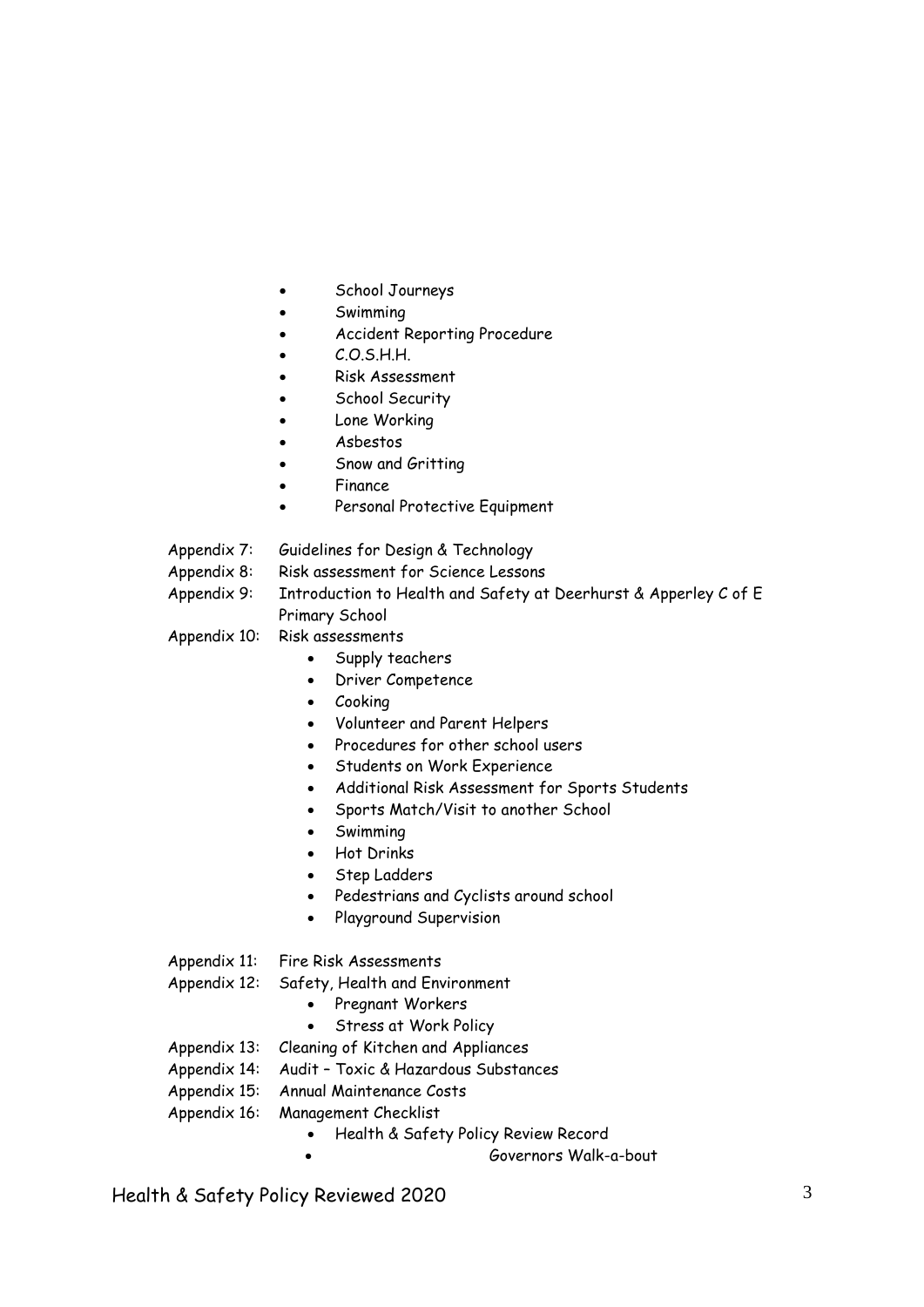# **HEALTH AND SAFETY POLICY STATEMENT (THIRD TIER)**

# **1.0 STATEMENT AND GENERAL POLICY**

- 1.1 The Governors and Head Teacher have overall responsibility for all matters relating to Health and Safety at work within all areas of the school.
- 1.2 The school's policy is to establish and maintain as far as is reasonably practicable, safe working and learning conditions for all staff and pupils by continuous attention to all aspects of health and safety at work. The health and safety of all staff and pupils is of primary importance and it is a management responsibility to do everything reasonably practicable to prevent personal injuries and risks to health.
- 1.3 All staff have a statutory duty under the Health and Safety at Work etc. Act 1974 to take reasonable care for the health and safety of themselves and other persons who may be affected by their action(s) or omission(s) and to co-operate with the employer/management in respect of any duty or requirement imposed on them by law. In particular, it is the personal responsibility of each member of staff to use properly and conscientiously all safety equipment, devised and protective clothing which is fitting or available. All safety procedures and rules must also be followed.
- 1.4 Every opportunity will be taken to consult with staff over health and safety matters, including Safety Representative appointed under the Safety Representatives Committees Regulations 1988. Where particular health and safety responsibilities are to be allocated, staff will be consulted beforehand to ensure that duties are clearly defined and understood.
- 1.5 The Governors and Head Teacher will ensure that any necessary on-the-job training is given to those that are new to the school. They will also arrange for the training needs of staff who are designated as safety advisers/co-ordinators to be appraised regularly. The staff will be encouraged to attend appropriate courses on occupational health and safety.
- 1.6 Safety Representatives will be accorded time off for training in line with paragraph 4.2 of the Safety Representatives and Safety Committees Regulations, 1977.
- 1.7 The implementation of the Health and Safety Policy Statement requires the support of all staff in order that its objectives may be fully achieved and to ensure a safer working environment for both staff and pupils.
- 1.8 Sections 3 and 4 of the Health and Safety at Work etc. Act, 1974 impose additional duties on the employer (Gloucestershire Local Education Authority) in respect of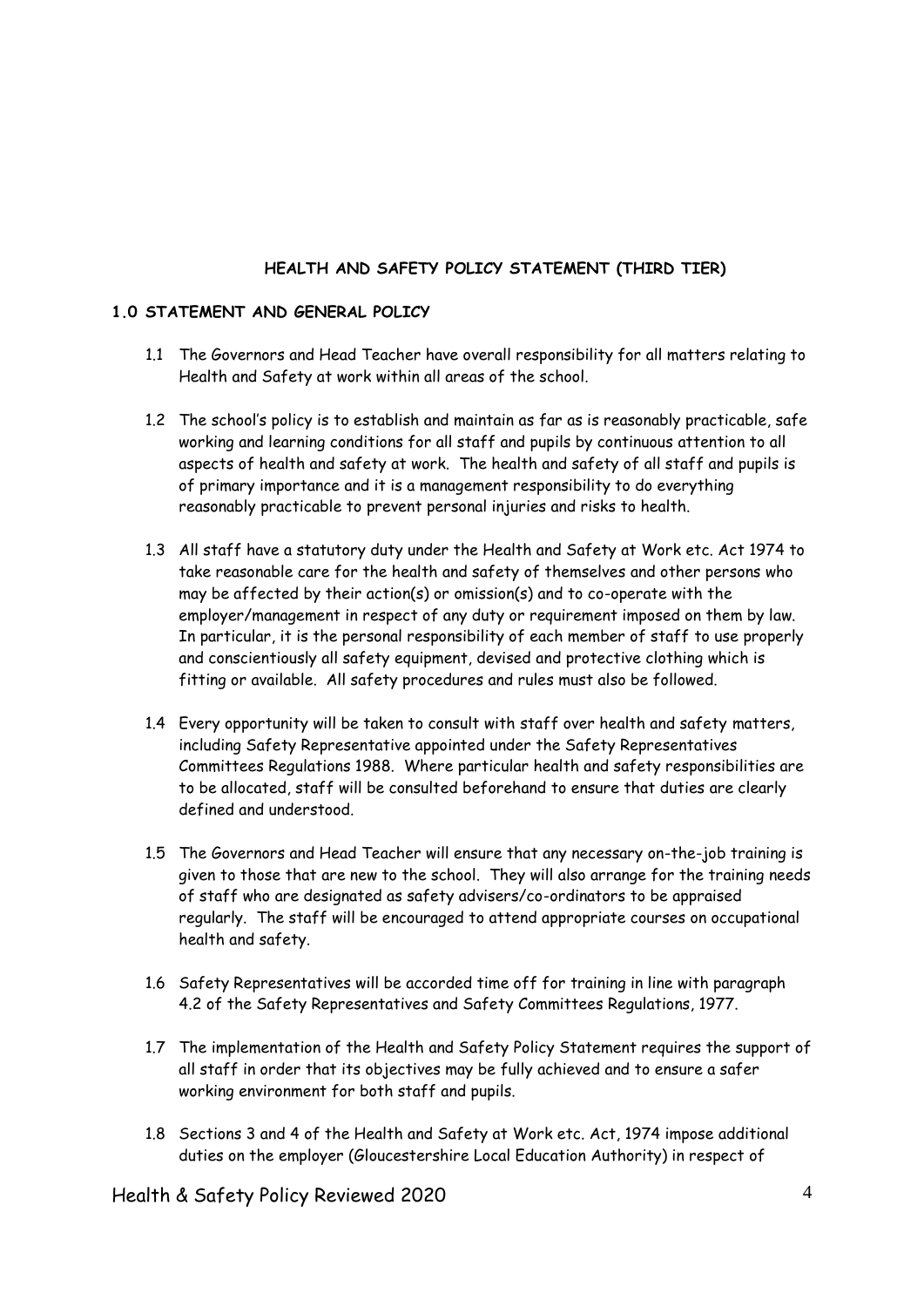persons other than staff who use the premises. All staff should be aware of this requirement and should ensure that where particular hazards exist or safe working procedures are necessary, they are brought to the attention of these persons, i.e. pupils, students, visitors and contractors.

- 1.9 Each member of staff whose work affects or involves contact with other people, must do whatever is reasonably practicable to prevent those other people from being exposed to risks to their health and safety.
- 1.10 Staff who know of anything which they consider may put the health and safety of others at risk must report this to the appropriate member of staff.
- 1.11 SHE guidance is on GCC web pages for H&S reference
- 1.12 This document will be reviewed annually as part of the Governors Annual Policy review table.
- 1.13 This policy document has been written with the full co-operation of the Trades Union representatives at school.
- 1.14 The Head Teacher and Safety representatives will ensure that all staff are aware of health and Safety statements and the contents and implications.
- 1.15 This policy has been reviewed by staff and presented to the Full (part due to COVID emergency) Governing Body for approval May 2020

| Head Teacher: Jayne Neveu          | Signed: | Date: |
|------------------------------------|---------|-------|
| Chair of Governors: Aaron Mulligan | Signed: | Date: |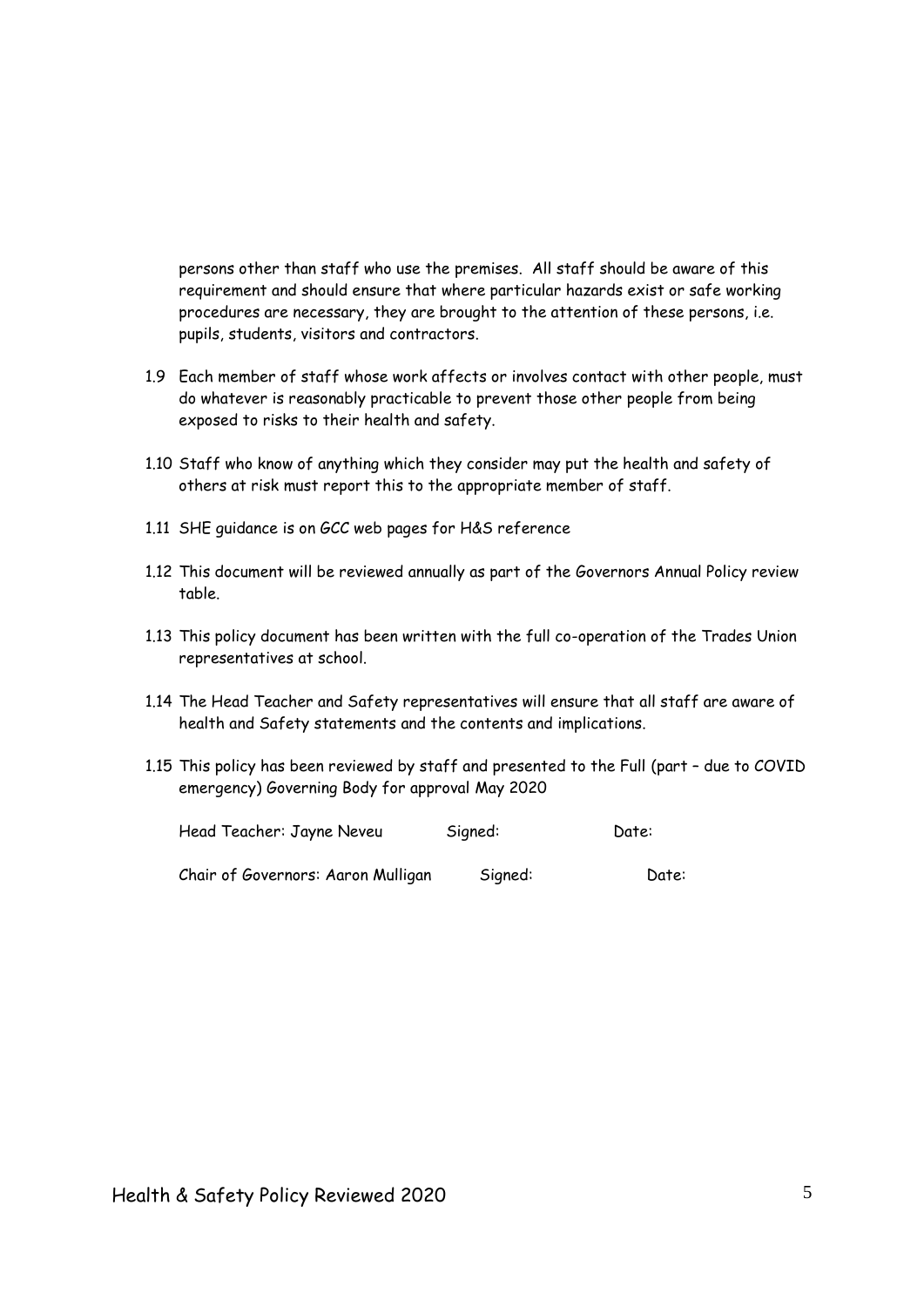# **2.0 ORGANISATION AND PERSONNEL**



- 2.1 The member of staff responsible for Health and Safety at Deerhurst & Apperley CE Primary School is the Head Teacher.
- 2.2 The Governors of Deerhurst & Apperley CE Primary School have a Premises Committee that is concerned with Health and Safety and the fabric of the school buildings. The committee includes the Safety Representative.
- 2.3 In the absence of the Head Teacher, the Senior Teachers Mrs Perry and Mrs Julie Oldroyd, are the responsible staff members.
- 2.4 The Safety Representative is Mrs. Neveu. The functions and procedures for Safety Representatives are laid out in the Union Handbooks (following Regulation 6 – Safety Representatives and Safety Committees' Regulations). These are adhered to so far as possible.

Members of staff who have completed a Basic or Paediatric First Aid courses are: Mrs Lena Baldwin, Miss K Robinson, Mrs A Cane, Mrs J Street and Mrs S Jackson.

- 2.5 Staff who assess a pupil as requiring first aid treatment should send the child to the registered First Aider in the first instance.
- 2.6 The nominees responsible for the maintenance and safe usage of the school's electrical devices are the maintenance contractors nominated by the local education authority.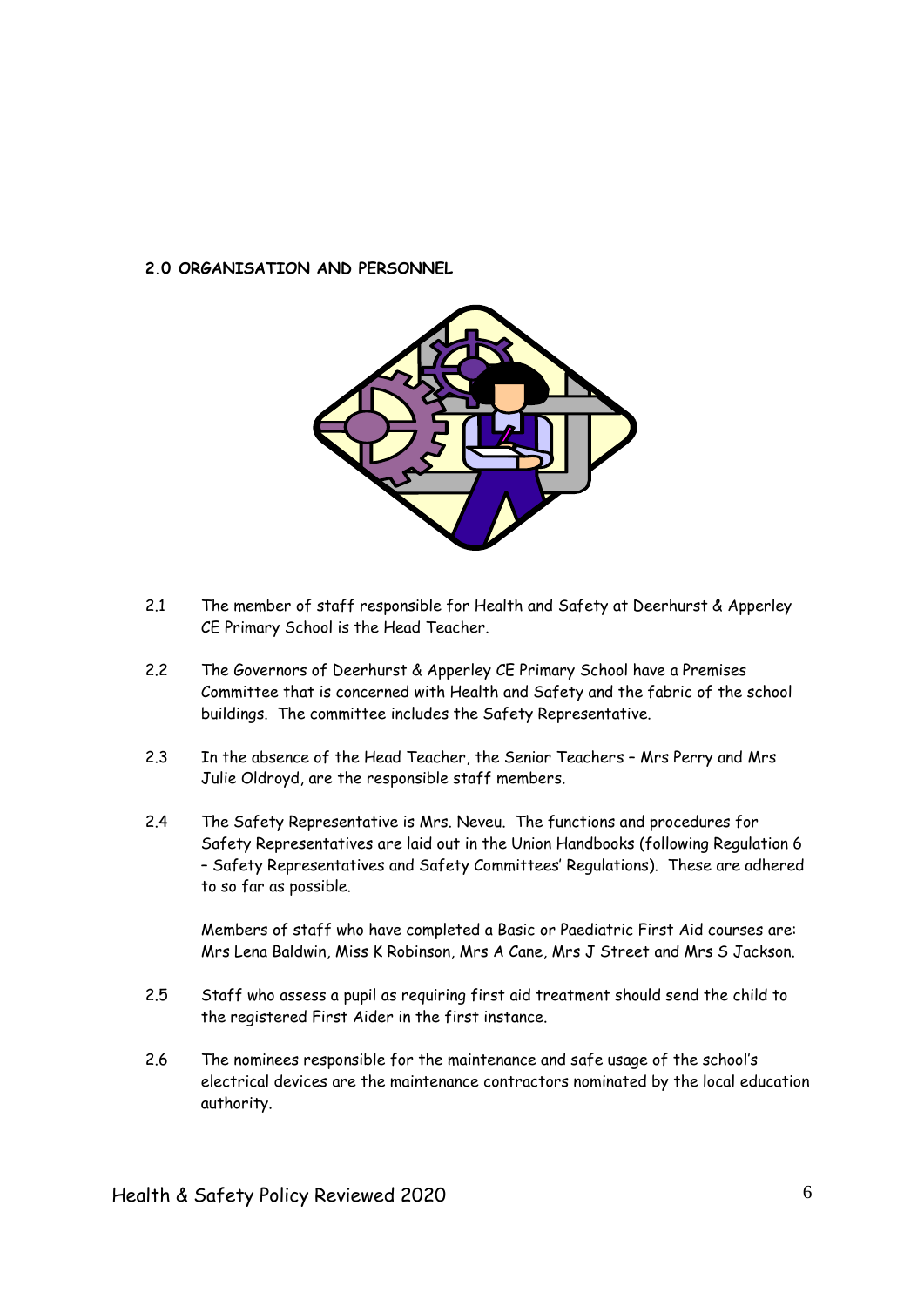Safe usage: this is the responsibility of individuals under the direction of the Head/Safety Representative with regard to current legislation. It is the duty of the latter to inform members of staff of changes in their individual responsibilities.

2.7 Procedures relating to electrical supply and use are as follows:-

Mains supply – responsibility currently lies with the West Mercia Supplies. Maintenance and repair of circuits/equipment – staff should inform the Head Teacher/Safety Representative who registers the fault in the logbook and contacts the relevant contractor.

Safe use of equipment – pupils should only use electrical appliances under the direct supervision of staff. No pupil should set up, turn on/off or dismantle/re-assemble any appliance. Pupils should only collect and return items of equipment under staff supervision.

- 2.8 Fire Drill procedure is referred to in Appendix 5.
- 2.9 Accident recording and emergency procedure is referred to in Appendix 6.
- 2.10 Subject guidelines and/or codes of practice are kept by the appropriate staff and may also be referred to in the administrator's office.
- 2.11 The Head Teacher is responsible for collating staff training needs in the field of Health and Safety and it is the responsibility of individuals to identify possible training needs.
- 2.12 Health and Safety matters can be discussed at staff meetings and at governors' meetings. Urgent issues will be dealt with as they arise.

# **3 MACHINERY, PLANT AND EQUIPMENT**

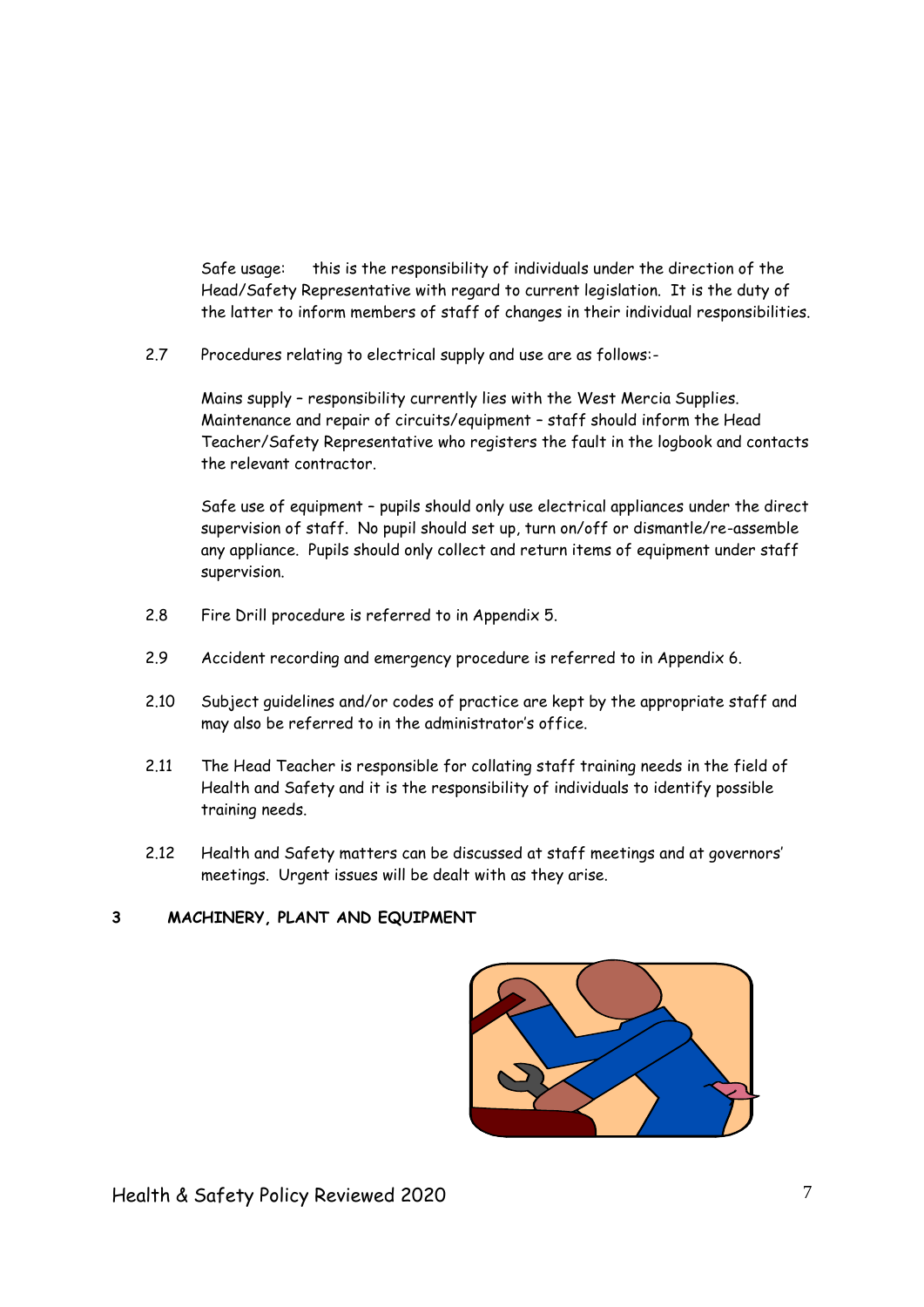- 3.1 New equipment should be purchased with safety in mind. Items should be approved by BSA, BEAB or other approved bodies.
- 3.2 Wherever possible, initial installations should be carried out by an approved installer and any safety aspects should be noted and make known to the user(s).
- 3.3 Inspection of equipment with a safety aspect should be carried out regularly by qualified testers and records kept. See Inspection reports and any notes in the Premises Log Book, located in the school secretary's office. Any item that is not sound must be removed at once.
- 3.4 A list of classes of equipment that ought to be inspected is included in the school inventory.
- 3.5 The names and addresses of companies employing recognised qualified maintenance and repair technicians can be provided by the LA.
- 3.6 A planned programme of maintenance will be devised in order that costs may be budgeted for.
- 3.7 Any item of equipment found to be unsafe must be taken out of service immediately and repaired by an approved person before subsequent usage. The item must be identified as unsafe.
- 3.8 Pupils should never be able to use prohibited equipment as defined in "The Prescribed Dangerous Machines Order, 1964". Staff responsible will be aware of these limitations and copies of the relevant sections will be displayed where appropriate.
- 3.9 Additional guidance on safe use of machinery and equipment can be found in separate policy statements.

# **4 ELECTRICAL SAFETY**

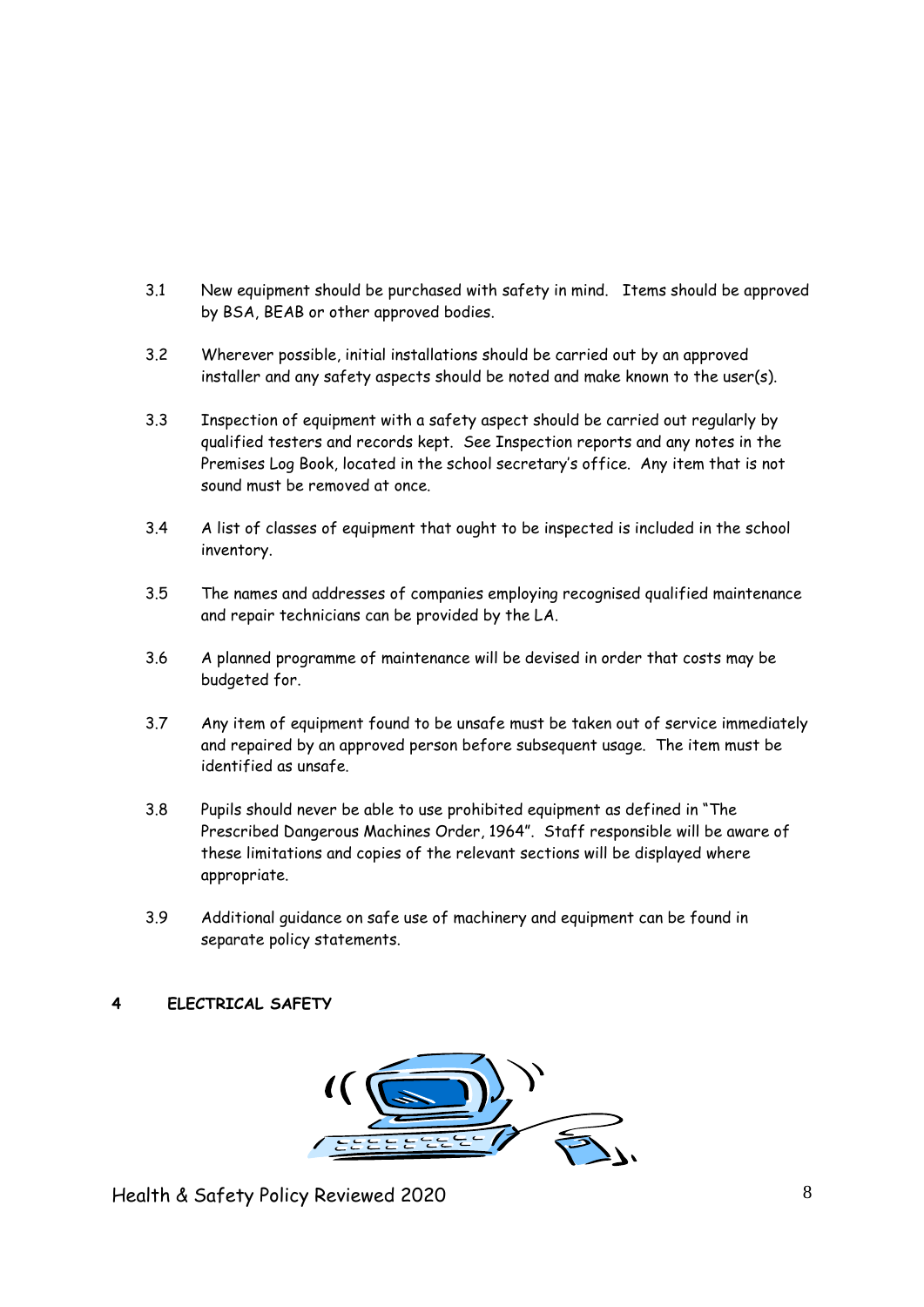- 4.1 The school recognises that the Electricity at Work Regulations 1989 apply to school premises. All members of staff share a responsibility where reasonably practicable to ensure that an electrical installation and all electrical equipment is constructed, maintained and used so as to prevent danger.
- 4.2 Regulations 14 and 16 prohibit working on live circuits unless it is reasonable to do so, and unless suitable precautions have been taken to prevent injury. It is also a requirement that persons so doing must have sufficient knowledge to prevent danger, or be under competent supervision.
- 4.3 To ensure that the regulations for safety are observed, the following items should be considered:
	- i) all items in use should be checked on installation and thereafter at regular intervals. There is an annual inspection of portable electrical equipment, carried out by an approved contractor.
	- ii) The condition of electrical leads, plugs and sockets must be checked visually at all times.
	- iii) If wear or damage is reported, the items should be taken out of use and the fault reported and corrected before re-use.
	- iv) Many items of equipment contain dry cells which should be replaced regularly to avoid fire and acid damage.
- 4.4 All electrical equipment should belong to the school and be marked accordingly.
- 4.5 All staff should only use electrical equipment that belongs to the school. Personal or home-made equipment must not be used in the school unless it has been checked by an approved contractor and passed as safe to use.

# **5 RADIATION**

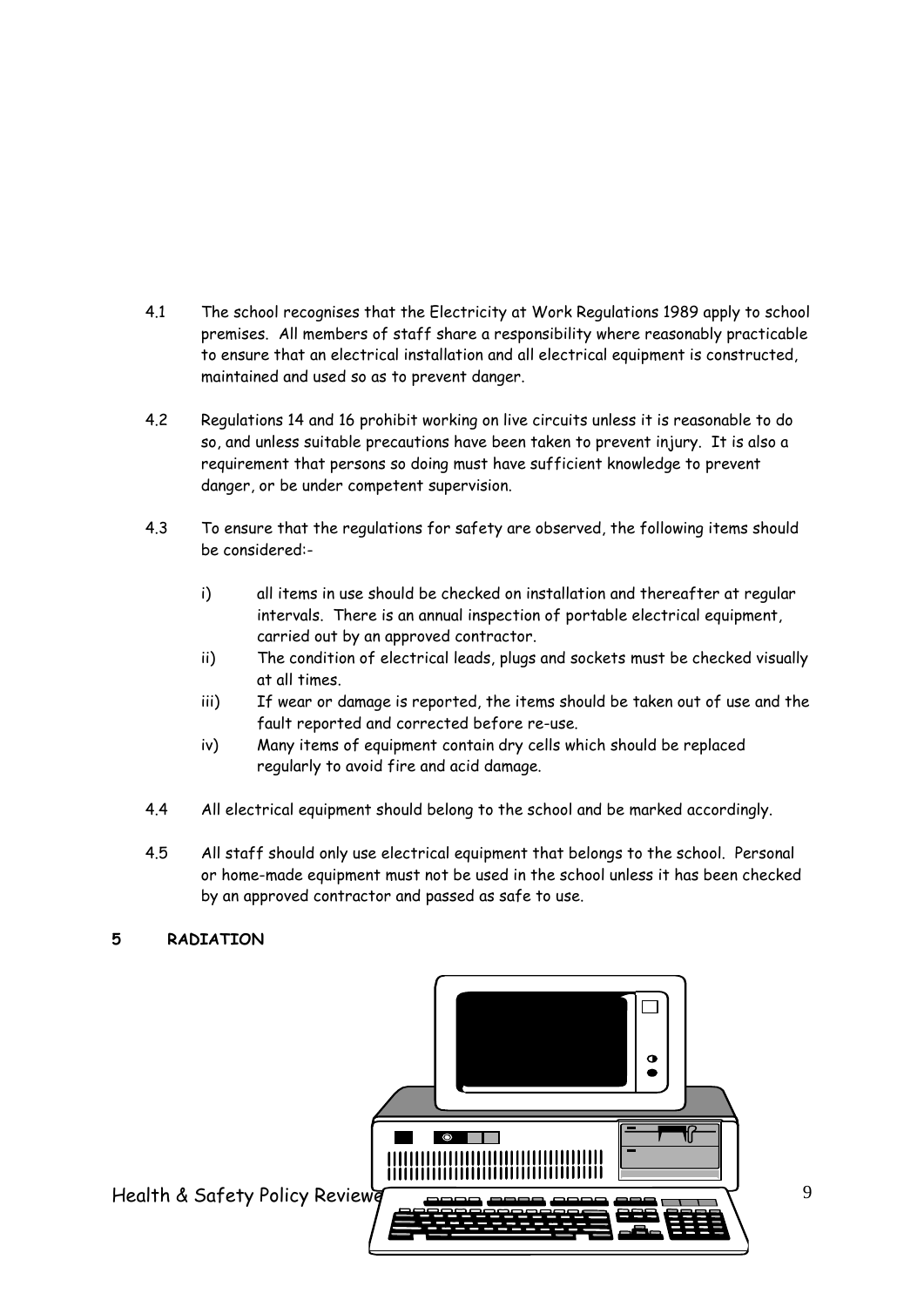- 5.1 At the present time, there are no radioactive materials of any kind on the school site, nor are there any plans to have any on site in the future.
- 5.2 The school has both government and County guidelines referring to the safe ergonomic use of computers with word processors, computers etc. All staff have been made aware of the possible risks to health (and sanity).
- 5.3 It is likely that pupils suffering from photo-sensitive epilepsy could be affected, so care should be exercised and staff should be made aware of the presence of a pupil with this condition.

# **6 DUST AND FUMES**

- 6.1 The school recognises that positive action is needed at all times to control dust where extraction is not practicable.
- 6.2 Staff should be aware that 'wet-wipe' procedures must be followed where dust is a hazard.
- 6.3 Any area where clay work takes place is a potential dust hazard and only wet cleaning should take place.
- 6.4 Many materials produce potentially dangerous dust when sawn, e.g. hard wood and plastic, so particular care should be taken if using these materials.
- 6.5 The COSHH regulations require staff to undertake periodic assessment of the conditions where fumes or dust may be generated. P and R heating regularly service the boiler where any fumes or dust could be. Further guidance may be sought from the Health and Safety section within the Education Department.

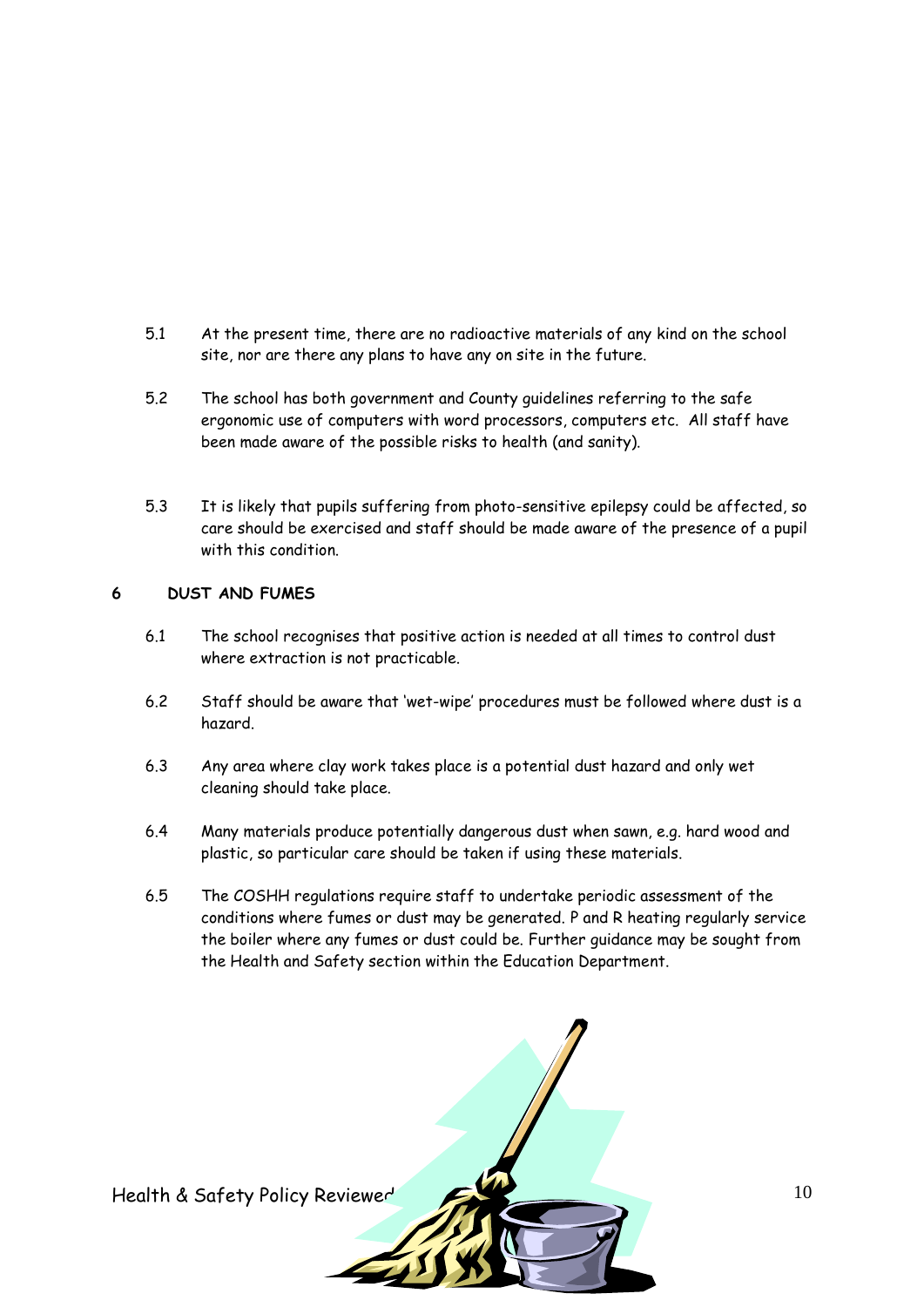# **7 TOXIC MATERIALS AND SUBSTANCES HAZARDOUS TO HEALTH**



- 7.1 No toxic substances are used. All materials used are from a regulated company
- 7.2 No toxic materials that are to be kept in the science and design and technology areas.
- 7.3 Emergency procedures for materials in science are covered by 'hazard cards'.
- 7.4 Keys for secure areas are kept by the staff concerned. A register of key holders is to be kept in the secretary's office and reviewed regularly.
- 7.5 Cleaning materials are the responsibility of the nominated cleaner, any member of staff entering the cleaning cupboard must ensure that children are not allowed to enter and that the cupboard is securely locked on departure.
- 7.6 Staff are aware of the dangers of solvent materials.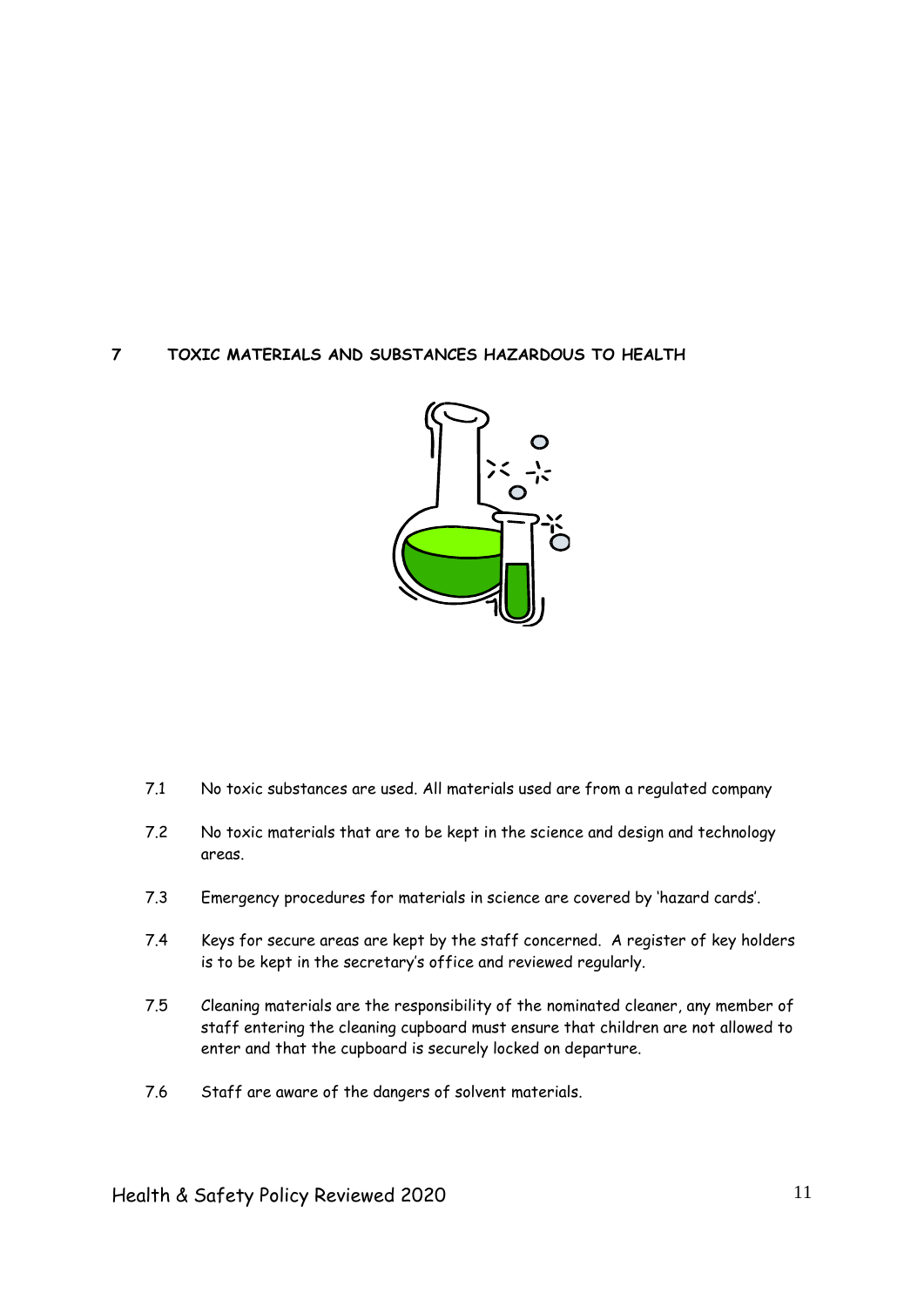7.7 All staff should consult the COSHH Regulations 1988 to establish whether they must carry out an assessment within the terms of these regulations. Staff should complete RA for activities

# **8 FIRST AID**



- 8.1 A list of nominated staff, capable of fulfilling first aid duties, is displayed in the administrator's office.
- 8.2 School telephones are situated in:
	- i) the administrator's office
	- ii) the Head Teacher's office
	- iii) Inside Class 1
	- iv) Inside Class 2
	- v) Inside Class 3
- 8.3 The emergency procedure to provide First Aid Cover is that an injured child is immediately cared for in school by the named First Aider or other responsible adult. In the event of any injury requiring more expert attention the school would contact the child's parents or person with parental responsibility, the local doctor or dentist or an ambulance. Every effort will be made to contact the child's parents but in the event of no adult with parental responsibility being available the Head Teacher or her representative will act as loco in parentis.

All accidents requiring the attention of the First Aider should be recorded in the accident book.

Any head injury should be reported to the parent as symptoms often occur hours later, and a bump sticker issued to the child.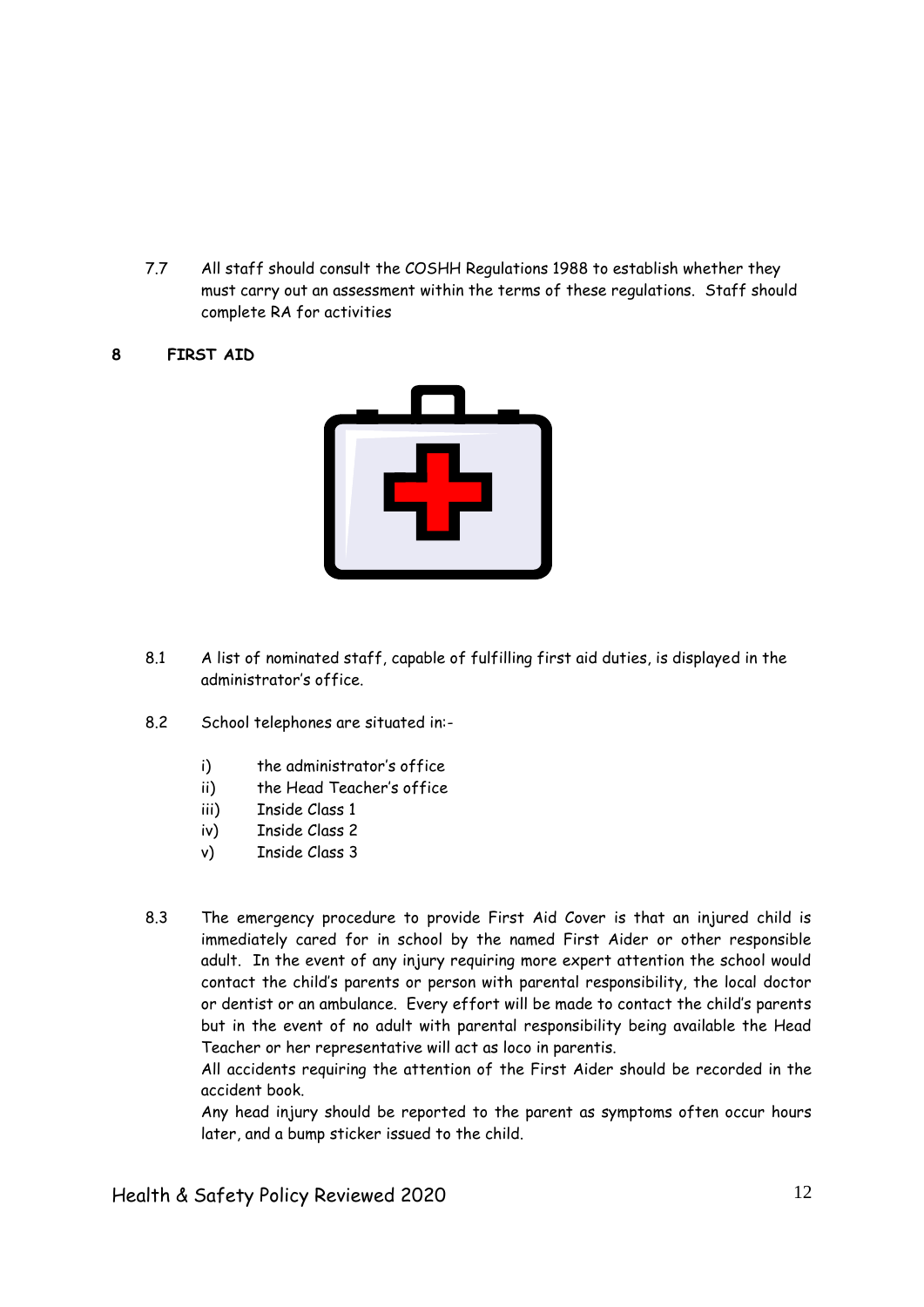For any injury requiring expert medical attention a county form must be filled in and returned to Shire Hall.

8.4 It is usual following an accident, to investigate the circumstances in order to prevent a recurrence.

## **10.0 ENTERPRISE ACTIVITIES**

There are County Guidelines available and these should be requested in the event of this sort of activity.



# **11.0 OUTDOOR PURSUITS AND SPORT**

- 11.1 The school accepts the LA guidelines as policy. These are contained within the folder 'Educational Visits and School Journeys'.
- 11.2 Teachers involved in these areas of the curriculum require appropriate qualifications. During PE, swimming, games, canoeing, outdoor leisure and other pursuits, all practicable steps are taken to ensure that staff in charge of pupils are in possession of recent and appropriate qualifications.
- 11.3 Only staff in possession of these qualifications will be permitted to take charge in these areas of the curriculum.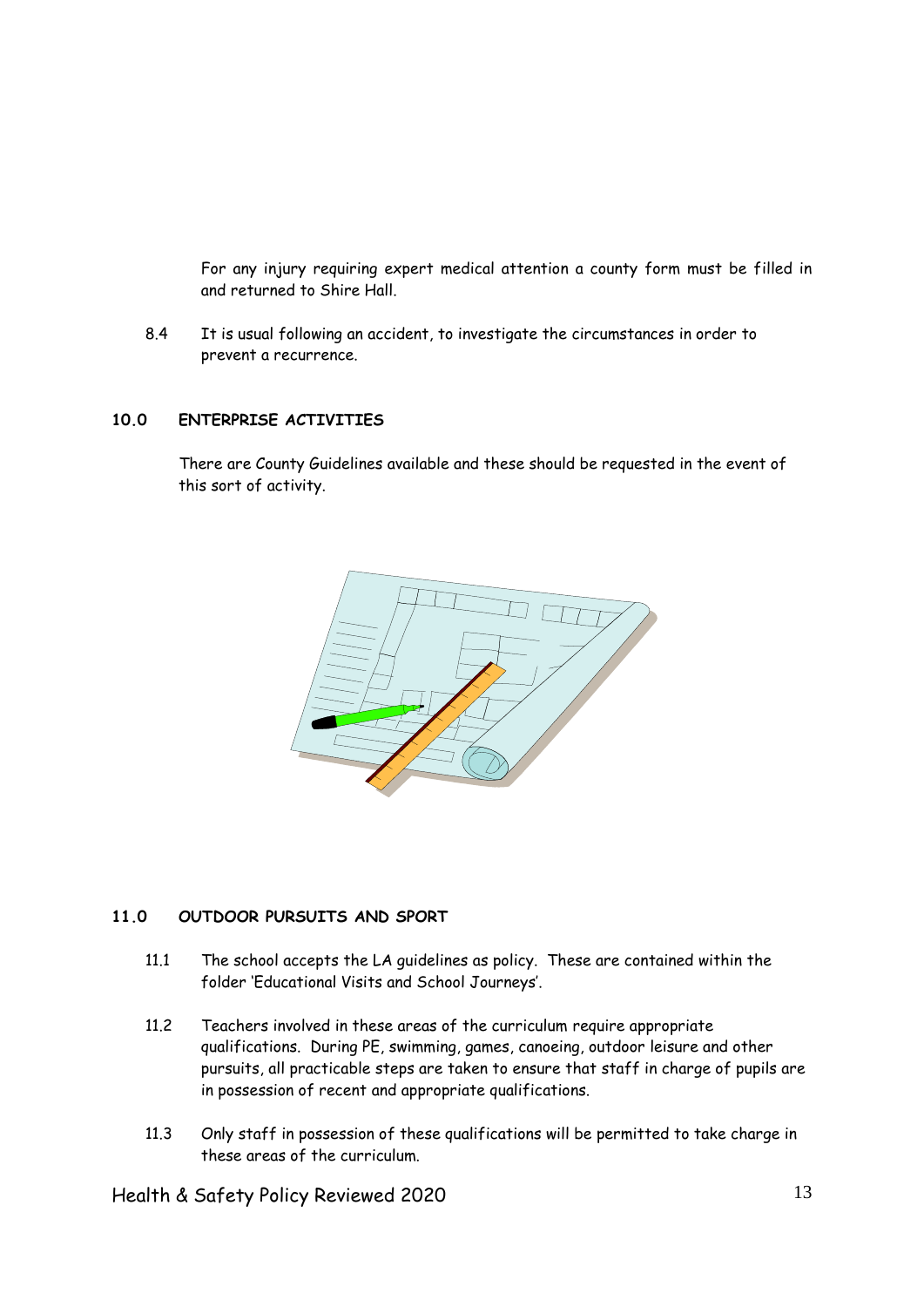11.4 Swimming lessons take place in the summer term for whole school. The lessons take place at Tewkesbury Swimming Pool, Tewkesbury and are at the moment run by Qualified Swimming teachers. It is the responsibility of the Deerhurst & Apperley teacher in charge of the group to oversee these lessons and support the swimming teachers in the care of our pupils. They should make the swimming teacher aware of any issues regarding the safety of the pupils. Rules for the safe use of the pool are operated by the swimming teacher and children are made aware of these as a matter of course. Parents who wish their child to wear goggles must sign a consent slip.

At the beginning of each swimming year the Risk Assessment should be reviewed and issued to the teacher in charge who should brief other adults accordingly. An adult employed by the LA should be present at each poolside.

#### **12.0 FIRE PRECAUTIONS**



- 12.1 For detailed and more general guidelines on Fire Safety see SHE guidance online. The school accepts all current recommendations relating to Fire Safety and endeavours to put them into practice.
- 12.2 Fire precautions for each area of the school are clear and unambiguous and displayed prominently at key positions around the school.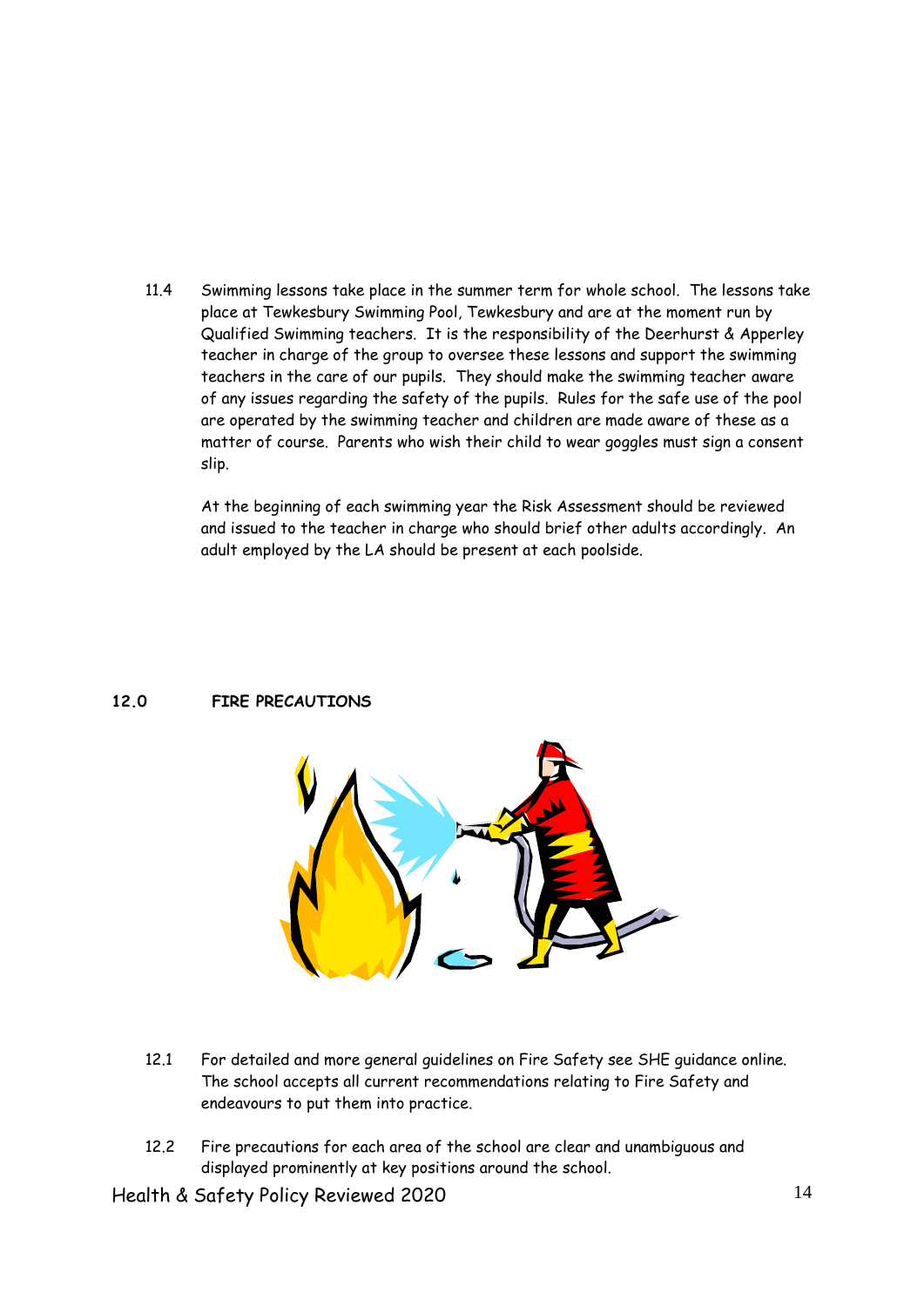- 12.3 Fire drills are carried out regularly and checks are made to ensure their effectiveness. Alterations to the procedures are effected from time to time if changed circumstances warrant.
- 12.4 Electric fire alarm points are tested regularly.
- 12.5 Staff are designated leaders in the event of fire and their specific duties will depend on the school's procedures covering particular times of the day, i.e. preschool, breaks and lesson times.
- 12.6 A simple written statement will be given to all persons hiring any part of the school at any time.
- 12.7 Staff must ensure that any display materials do not constitute a fire hazard or impede the safe evacuation of the building.

# **13.0 DISABLED PERSONS**



- 13.1 There is provision on site specifically designed for use by disabled persons.
- 13.2 Fire drill arrangements take account of the specific disabilities of certain pupils.
- 13.3 Access for pupils or adults with disabilities should be kept in mind when considering any changes or improvements to the school site.
- 13.4 A risk assessment should be filled in for each person in school requiring manual handling.

# **14.0 CONTRACTORS ON SITE**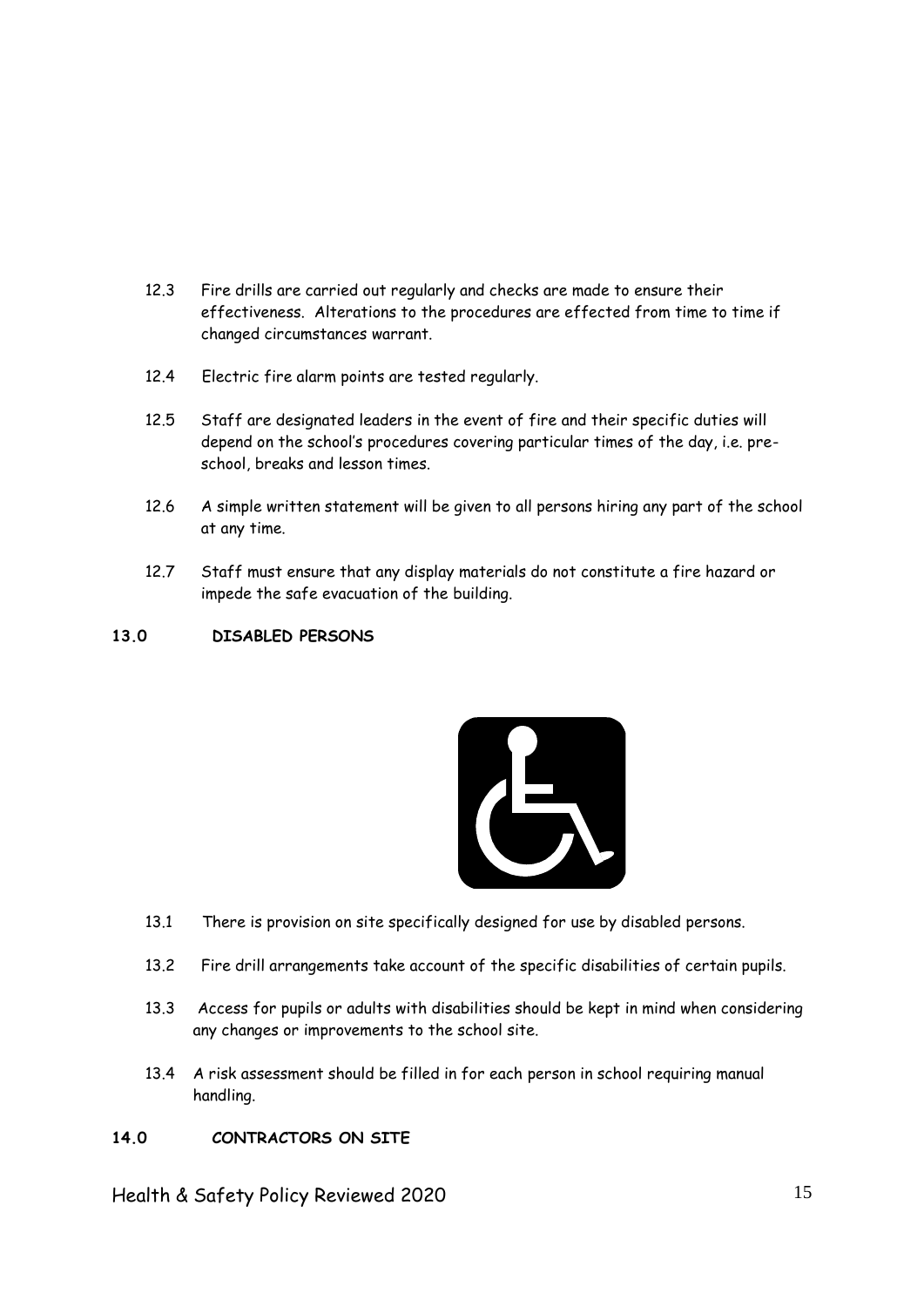

- 14.1 Contractors used are those that are already approved by Glos LA. If other contrators are employed insurance and DBS should be checked to ensure they have the minimum public liability unless they already have LA approval.
- 14.2 It is essential that all work undertaken by outside contractors should conform to the Health and Safety regulations that apply to their specific area of activity. In particular the school should ensure that the appropriate form is filled out for contractors working with heated tools.
- 14.3 It is also necessary for competent on-site staff to monitor the standard of work and ensure that the contractor(s) are aware of special considerations relevant to working on a school site.
- 14.4 Any doubts or queries relating to such work should be made known to the Head Teacher or Safety Representatives as soon as possible. If necessary, work should be halted while safety requirements are assessed. The LA supervising officer has the responsibility for ensuring the safe completion of contracts.
- 14.5 During works on site, the school and contractor should agree a liaison officer in normal circumstances, the Head Teacher.
- 14.6 The same standards apply 24 hours a day and throughout the whole year, holidays included. The LA deems the premises occupied at these times.
- 14.7 Contractors should be offered the asbestos register to check before commencing work.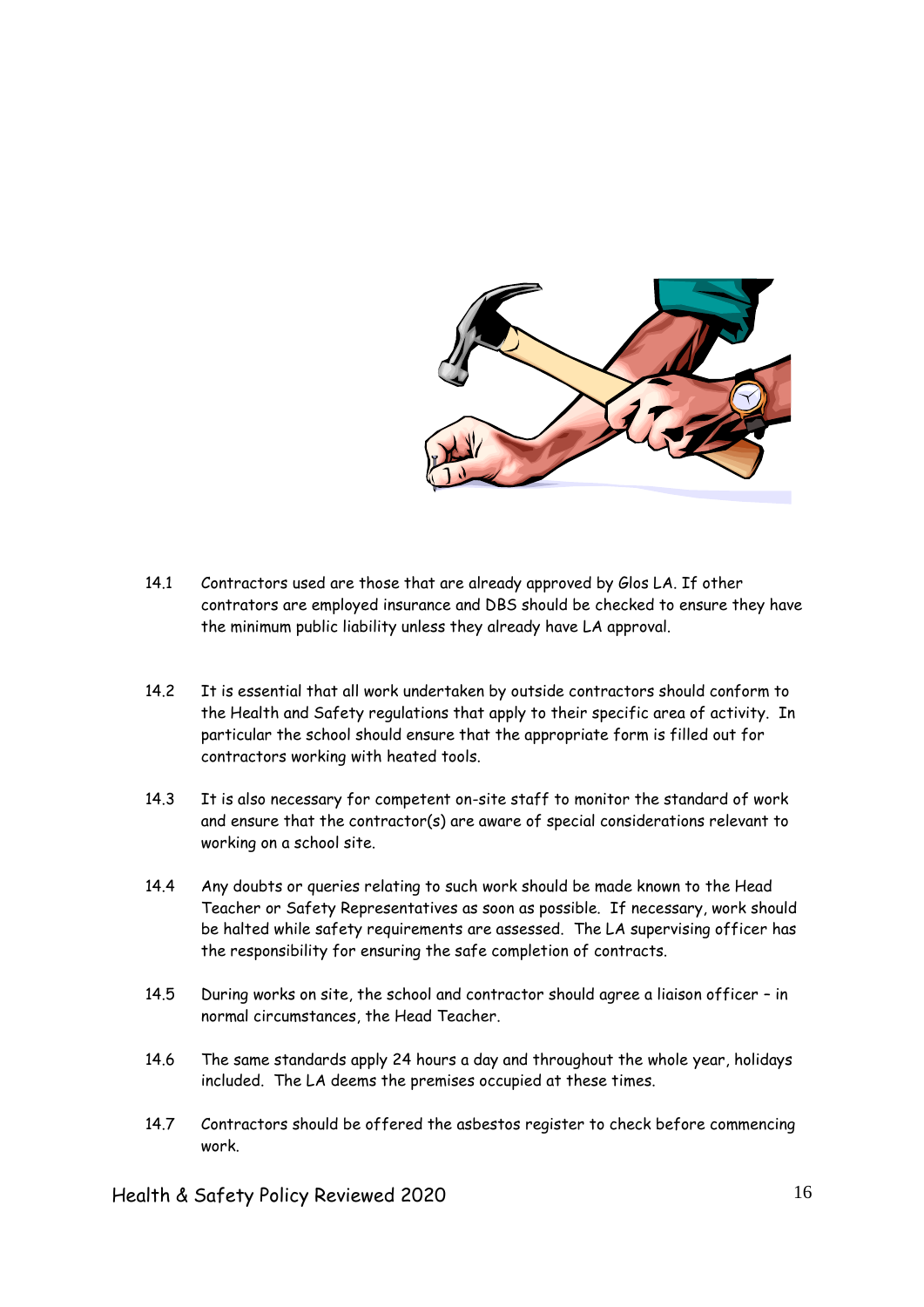# **15.0 HOUSEKEEPING**

- 15.1 So far as is possible and at all times, materials will be stored correctly in their proper place.
- 15.2 All flammable/toxic/harmful substances are stored in their correct containers, clearly marked and locked away with restricted access (see also section 8)
- 15.3 Fire exits are kept clear and unobstructed at all times and their appropriateness is subject to periodic review as and when circumstances demand.
- 15.4 Similarly, corridors are kept clear of unnecessary items and displays are monitored for combustibility.
- 15.5 It is the responsibility of all staff to ensure that any items that may cause a hazard are picked up, wiped up or similarly made safe.

This policy was reviewed after the virtual meeting held by the FGB on  $18<sup>th</sup>$  May 2020 and governor approved consequently.

Signed: Headteacher Mrs J Neveu Date: May 2020 Signed: Chair of Governors: Mr A Mulligan Date: May 2020

**16.0 APPENDICES**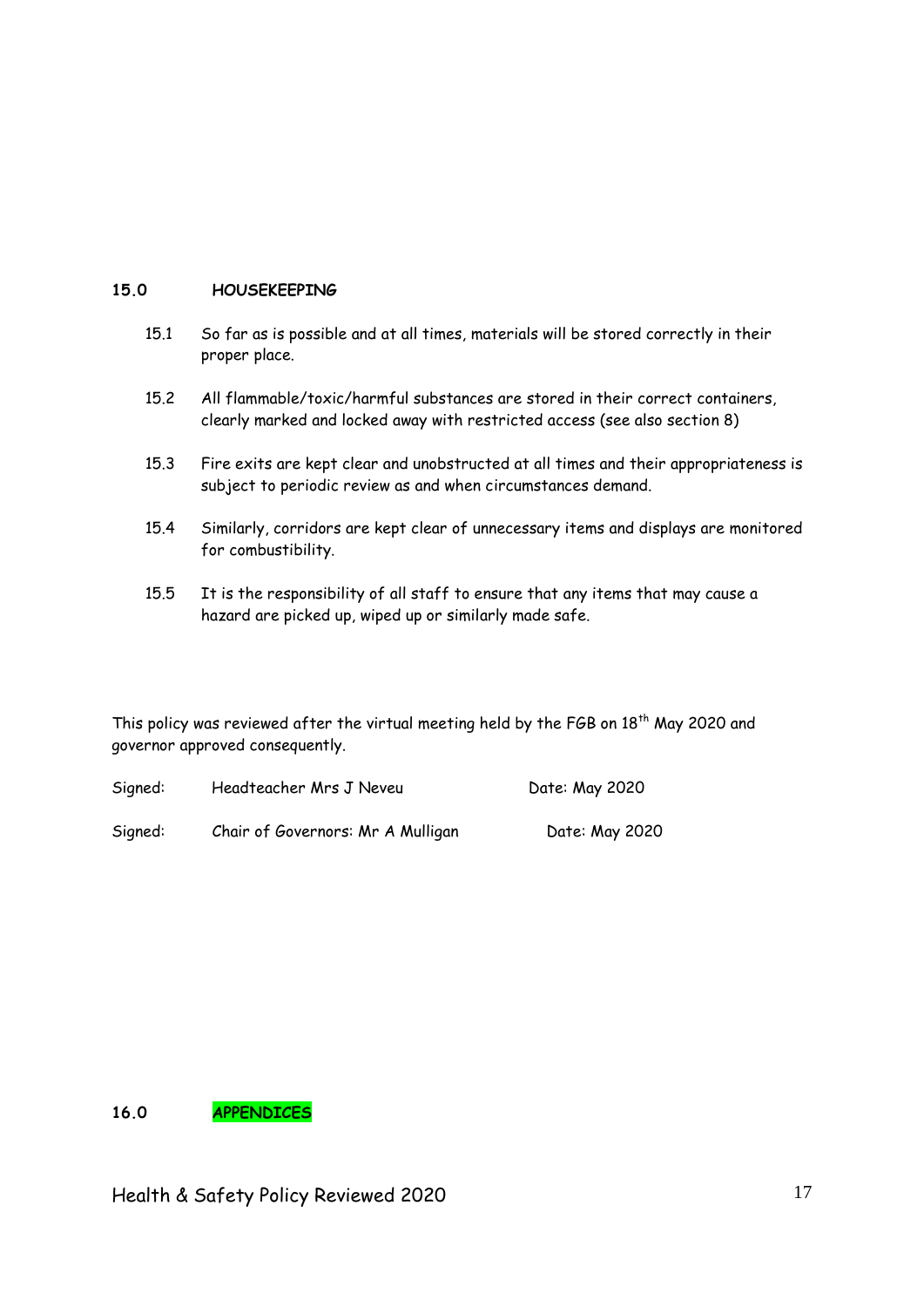# **APPENDIX 1: SAFETY RULES AND REGULATIONS**

#### **SCHOOL IN GENERAL**

1. When moving about the school, children should be obliged to walk, not run, in reasonable quietness.

#### **a) Electrical equipment**

All electrical equipment must be moved by an adult – NOT a pupil. Large equipment (TV, video, computer etc.) should be on a trolley and pushed (never pulled) at a slow walking pace. Ensure brakes are on when trolley is in position. No electrical equipment should have leads trailing across areas where access is required. All electrical equipment should be switched off, the plug disconnected and cables safely wound up when not in use. (The winding of cables would not necessarily apply to computers.)

#### **b) Mounting work**

Step ladders should not generally be used when levels beyond one's reach are required. Steps ladder risk assessment must be completed if step ladders need to be used. Climbing on chairs, tables and cupboards is NOT recommended. Kick Stools are available for staff use.

#### **c) Moving furniture**

It is often necessary to move furniture around school. Staff are advised to ensure that adult help is at hand while this is being done. Very large furniture, e.g. piano, must NOT be tackled alone.

#### **d) Cutters**

These must be stored flat so that the rotary blade cannot be grasped.

#### **e) Spray glue and Tippex**

These should only be used by staff and kept in a place where children cannot have access to them.

#### **f) Medicines**

Any medicines brought by children must be placed in the school office/fridge where they cannot be accessed by children. Written instructions for the administration of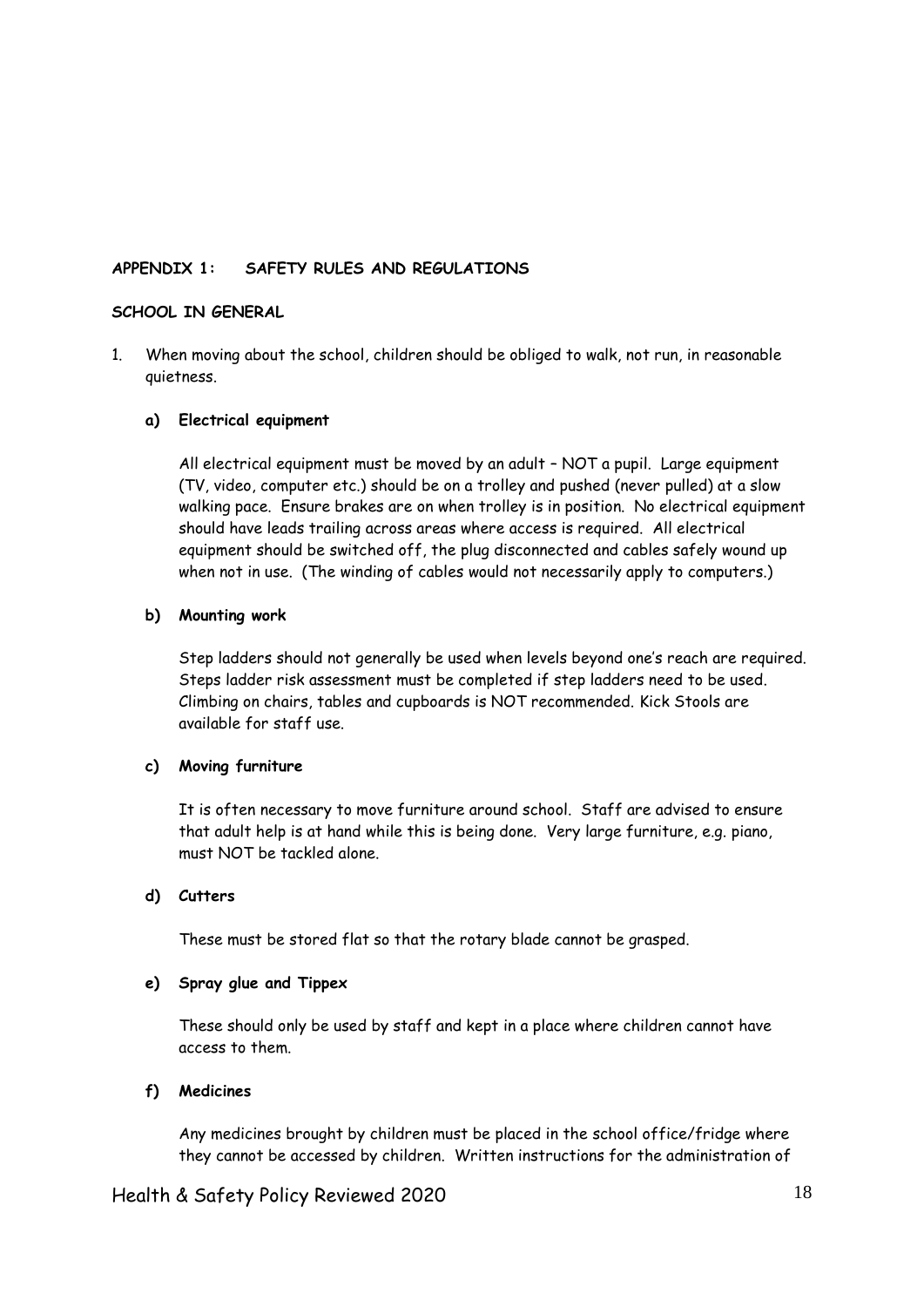any medicine must be provided by the parents. Where a parent is concerned that, in the course of a busy day, a child's medicine may not be administered, it is recommended that they come into school at lunchtime and give the medicine themselves in the presence of the class teacher.

Children who suffer from asthma should be able to access their inhalers quickly – the class teacher may keep these in her/his desk or the child may keep them in theirs depending on the age of the child.

Children who suffer from severe allergies should know where their drugs are kept (as should all staff) and who is able to administer them.

The names of all children who suffer from asthma or allergies should be stuck in the front of the register along with emergency procedures for supply teachers.

# **g) Flammable liquids**

Any flammable liquids are kept in the cleaner's store-room close to the kitchen. We do not have flammable liquids currently.

#### **h) Smoking**

There will be NO SMOKING on this site, as in all LA establishments.

# **i) Dress Code**

The school has an agreed Dress Code that clearly lays down the school's expectations as to what the children wear in school (Staff Handbook Policy).

# **j) End of the Day**

Staff should be vigilant at the hand-over of children at the end of the day and be prepared to challenge any 'strangers'.

Parents should inform the school, preferably in writing, if the arrangements for the end of the day have changed. Parents are requested to telephone the school if they have been unavoidably detained.

Parents are also requested to nominate a friend to whom staff may hand over their child(ren) if the parents fails to appear at the end of the day. Staff should not hand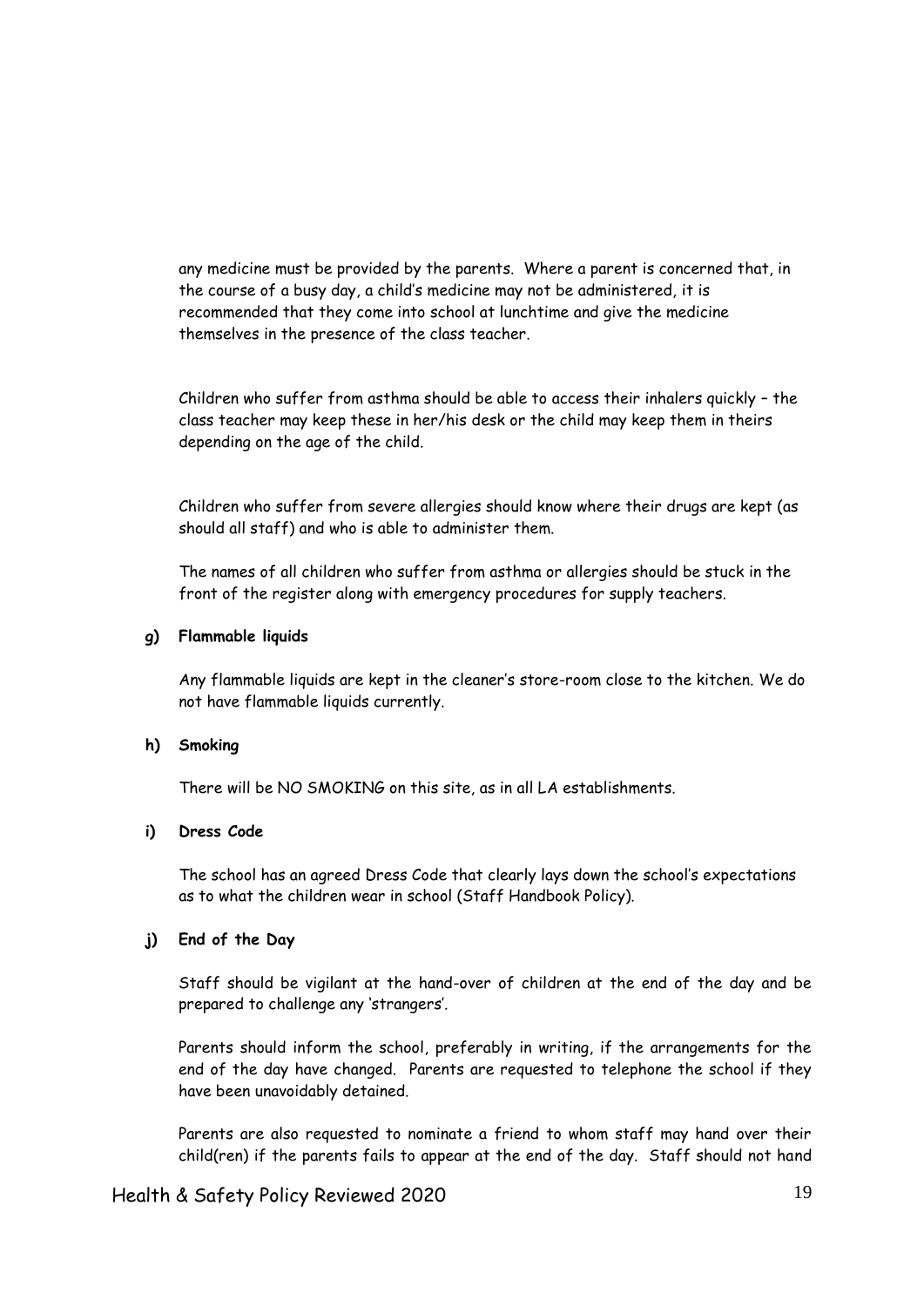children over, except in very extreme circumstances, unless they have parental permission.

### **k) Dogs**

Dogs are not allowed on the school site.

### **i) Footwear**

Children must wear something on their feet at all times when they are outside. Parents are requested to buy footwear in keeping with the school dress code; sensible and low heeled that enable children to run round easily. Trainers should only be worn for outdoor games activities. Slippers are permitted on 'Slipper Days'.

## **m) Absenteeism**

If no satisfactory reason for a child's absence has been received by the time the register reaches the office, the secretary will make every attempt to contact the person with parental responsibility to ascertain the child's whereabouts. Parents are requested to telephone the school on the first day of absence.

# **n) Cycling**

Children who have passed their cycling proficiency and who wear a cycling helmet are allowed to cycle to school as long as their parents have signed a responsibility slip.

# **CLASSROOMS**

- 1. Children are encouraged to move about the classroom reasonably quietly and without haste.
- 2. Children are encouraged to be sensible about not carrying articles that are too heavy for them or awkward and likely to cause themselves or others injury.
- 3. No child is allowed to plug in, switch on/off or unplug any piece of electrical equipment unless this is connected to circuit breakers.
- 4. No piece of electrical equipment may be used with the children unless it has been checked by an approved electrical contractor.
- 5. Children are encouraged to be sensible when reaching up for an item from a shelf.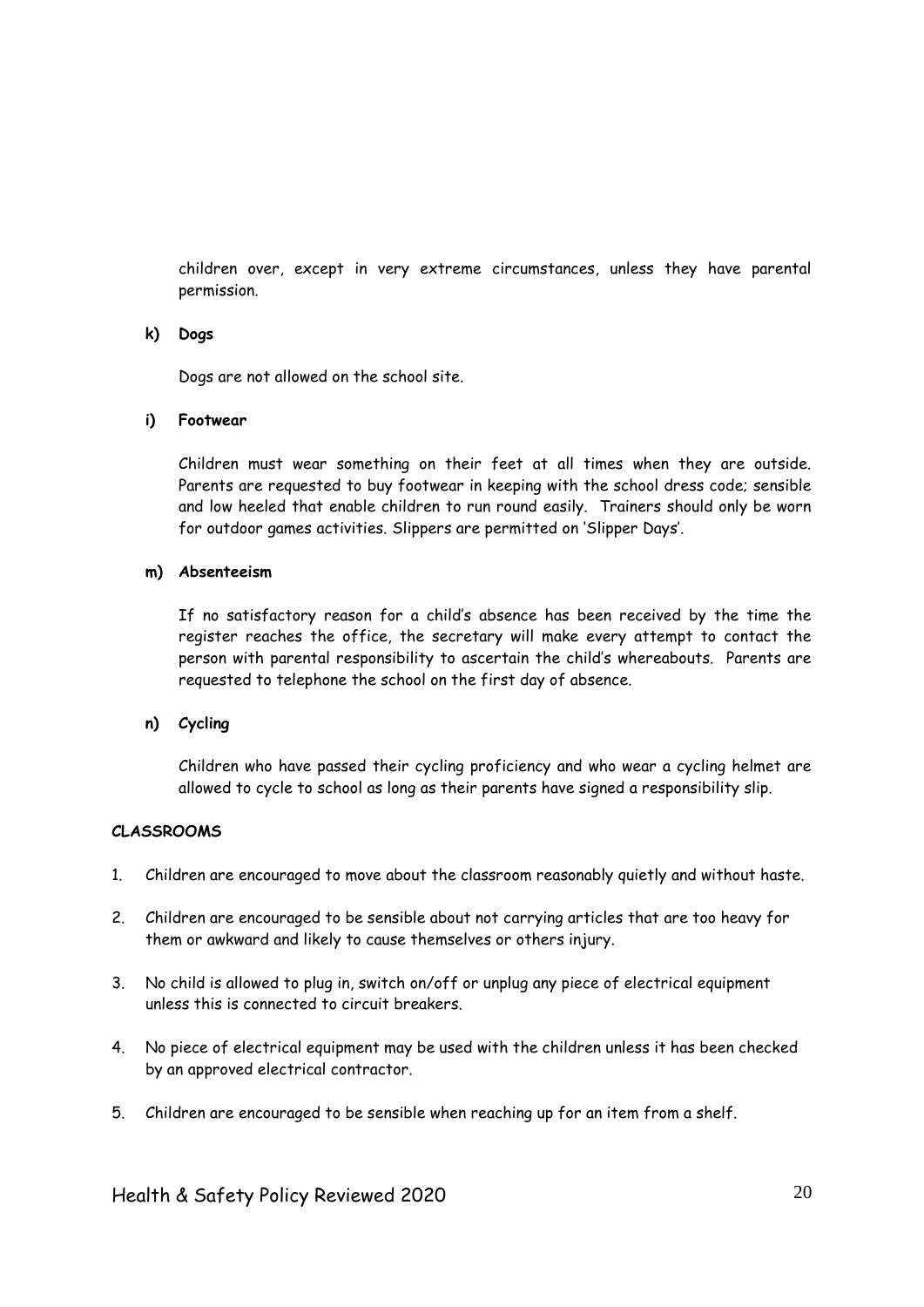- 6. Any breakage should be cleared up immediately, and if the broken material could cause injury (e.g. glass) only the teacher or other responsible adult will pick up the pieces, which should be deposited in a safe place.
- 7. All spillage should be wiped up immediately.
- 8. An adequately stocked first aid box is located in the disabled toilet, which meets current requirements.
- 9. No article, which could cause injury if it fell, should be stored on a shelf.
- 10. Doorways and gangways between desks or tables should be kept clear of any articles likely to cause injury if a child should trip over them.

# **APPENDIX 2: SAFETY RULES AND PROCEDURES IN HALL/GYMNASIUM**

- 1. Children doing P.E. exercises, with or without apparatus, should be supervised at all times in the hall/gymnasium.
- 2. If apparatus is put out and put away by the children, it must be done in a quiet and disciplined way, to avoid causing any hazard.
- 3. The teacher in charge must check any apparatus that is put out or assembled by the children to see that is it secure and safe to use.
- 4. Children must be obliged to use apparatus sensibly and sagely, and be taught to see the possible dangers caused by indiscipline and misuse.
- 5. Any apparatus that is found to be faulty should be taken out of use immediately, and the fact reported to the Head.
- 6. Children should be instructed to watch out for, and report, any faults in the apparatus.
- 7. Footwear: daps or bare feet when using floor, mats or low apparatus • daps or bare feet (not trainers used out of doors) must be worn when using the wall bars.
- 8. Clothing:  $\cdot A$  change of clothing for P.E. is required. These should ideally not have buttons which could catch in apparatus.
	- No jewellery or watches to be worn. Any non-removable earrings should be taped over.
	- Long hair should be tied back.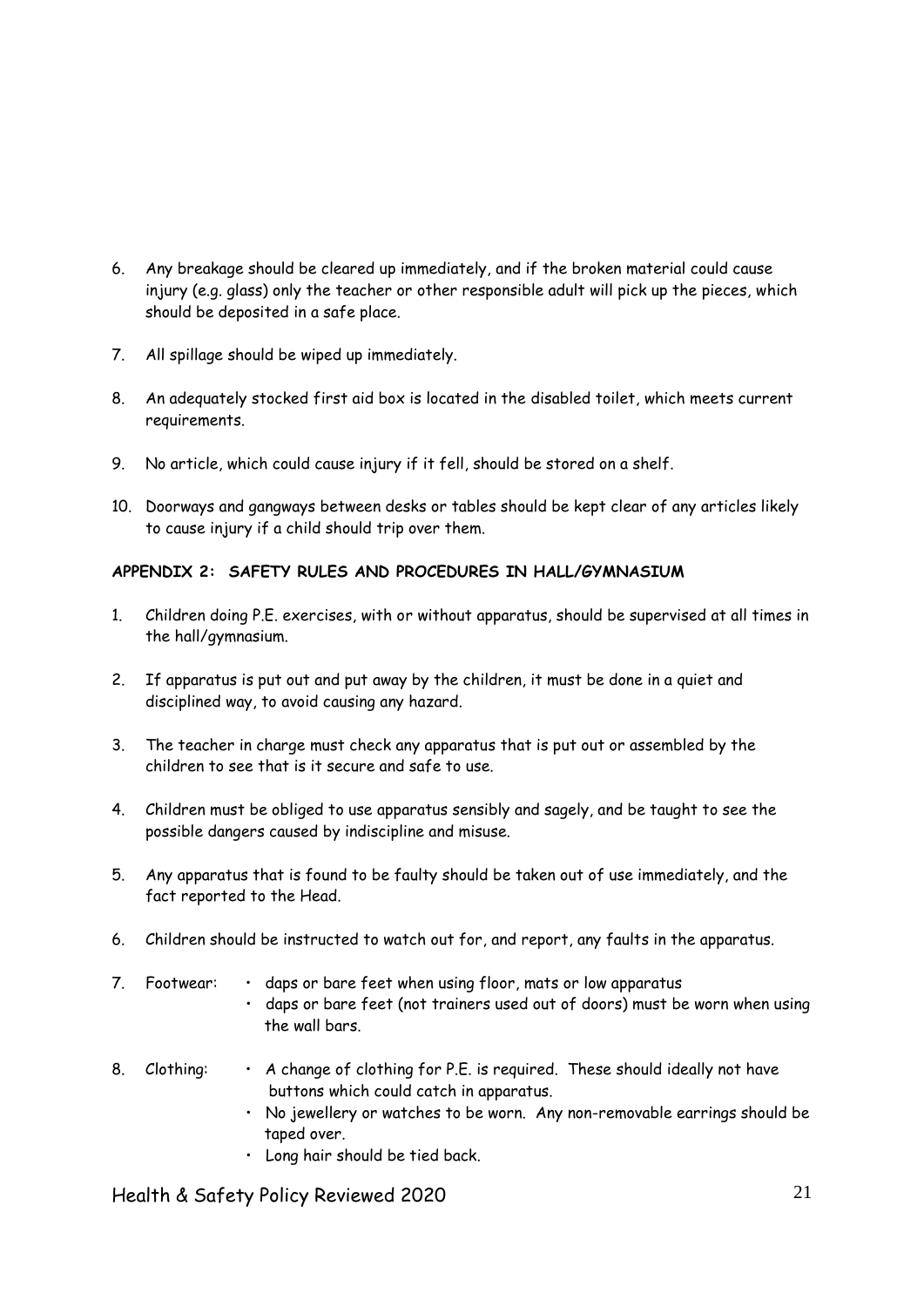- 9. First Aid:
	- a) In the event of an accident, immediate help and comfort will be administered until the Head Teacher/Appointed Person arrives to assess the situation and take whatever action is necessary.
	- b) The child's doctor, whose name is on the emergency contact file kept in the office, will be contacted if necessary.
	- c) The first aid box is kept in the Disabled toilet where it is easily accessible for incidents that have occurred either inside the building or on the playground. It is the responsibility of the Head Teacher/Appointed Person to ensure that the necessary stock of first aid materials is maintained.
	- d) The child's parents are contacted if the accident gives cause for concern and if the accident involved the head.

# **APPENDIX 3: P.E. SAFETY**

- 1. In any P.E./Games lesson, teaching staff are responsible for the PUPILS WITH MEDICAL CONDITIONS – epilepsy, diabetes, asthma, sensory impairment, etc.
- 2. Activities must be appropriate for the space available:-
	- Pupils should never run to touch a wall, but to touch a mark on the floor with foot or hand.
	- Activities which necessitate landing near obstructions must be avoided.
- 3. Use of equipment:-
	- Consider positioning of apparatus in relation to other features which may be in the area
	- Check height and stability of the structure
	- Children should be encouraged to use safe footwear that gives traction. Smooth soles are dangerous. Children wearing shoes and sandals are not allowed to use the apparatus.
	- Bare feet for dance and movement is the ideal.
	- Pupils need to be continually reminded to … THINK before they move, LOOK before they move, RESPECT the needs of others and to give them enough space.
	- Maximum of 6 children using wall bars.
	- Children must be encouraged to work on their own and to select movements that will not interfere with the activities of other children. Children must not touch one another on the apparatus.
	- Chasing or competitive games on the apparatus must not be allowed.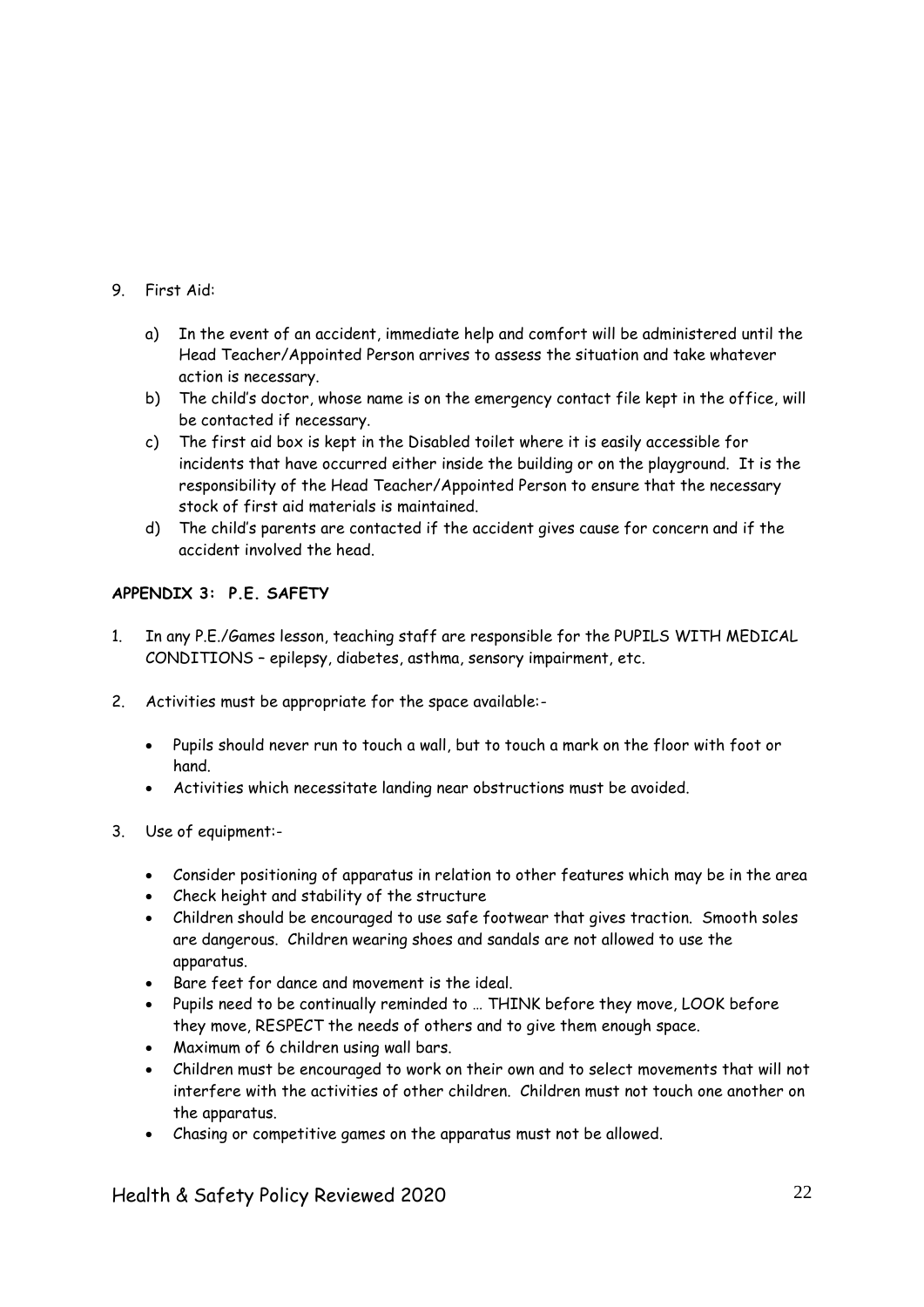- 4. Safe teaching:-
	- Firm discipline is essential at all times.
	- Noise should be minimal.
	- Suitably clothed minimal clothing; P.E. skirts should not be worn in gymnastics.
	- On no account should pupils work indoors wearing tights or socks that cannot grip the floor.
	- Pupils should be suitably dressed for outdoor activities. Track-suits may be appropriate in colder weather.
	- Watches/jewellery should be removed before the lessons.
	- A parent cannot absolve him/herself by writing to accept responsibility should an accident happen as a result of wearing jewellery.
	- Children should be expected to remove their own studs or they must be taped over.
	- Long hair should be tied back.
	- Warm up/cool down exercises are essential parts of all lessons.
- 5. Apparatus
	- Every item of equipment should be in sound condition. Any defect should be reported to the Head immediately.
	- All pupils should be trained to handle apparatus carefully and safely. Everyone must be quiet and listen to instructions. No-one may touch apparatus until permission is given by the teacher.

# **APPENDIX 4: PUPILS WITH MEDICAL CONDITIONS**

# **EPILEPSY**

Before a pupil with epilepsy can take part in P.E., the situation must be explained in writing both by the family doctor and by the parents, specifying the extent to which participation is to be permitted.

The teacher should also know how to deal with an epileptic fit

- $Gymnastics$  Children subject to fits should not be allowed to go high up on climbing apparatus. Low level apparatus should always be provided which can offer similar challenges.
	- It is advisable to use the "buddy" system when using apparatus in the gym, i.e. the child works with a partner.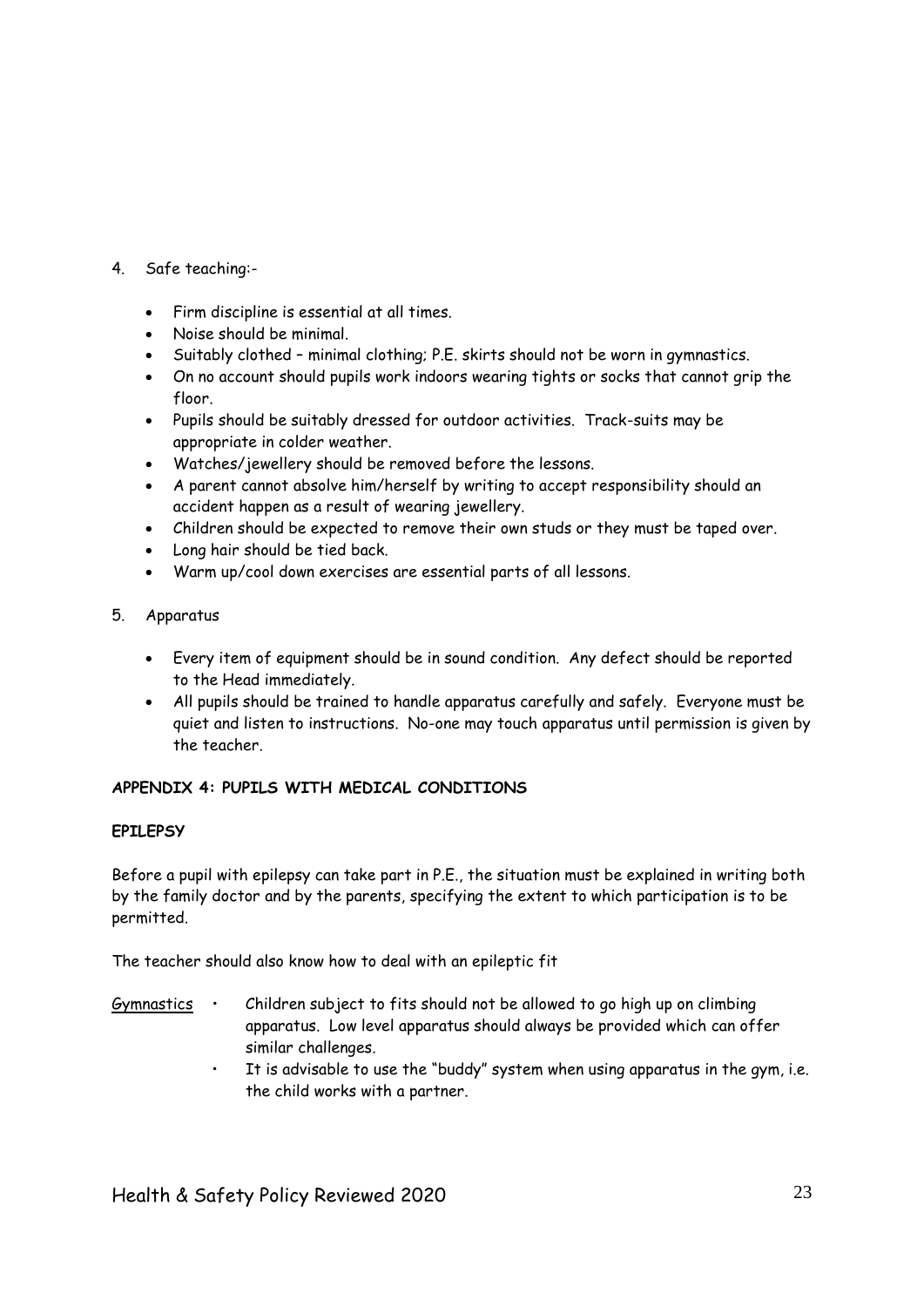- Swimming  $\cdot$  A child with epilepsy should be paired with a strong swimmer, using the "buddy" system. There should always be a competent lifesaver on the poolside who can hold a child's head above the water if a fit occurs.
	- The advice of the British Epilepsy Association is that a person known to suffer from epilepsy should be allowed to swim, provided that:
		- \* the person's doctor has given full approval;
		- \* the person is accompanied in the water by a strong swimmer;
		- \* both swimmers are watched by a third person on the poolside.

#### **ASTHMA**

Pupils who suffer breathing problems during a P.E. lesson will normally know how to cope with these themselves, but teachers should be familiar with the procedures to be taken if the symptoms become more serious.

- Children should be encouraged to cope with their attacks, and especially to exhale in the event of an attack.
- Children should be encouraged to carry their inhalers.
- Some children may need to take medication before vigorous physical exercise.
- Prolonged strenuous exercise such as distance running should be avoided.
- Swimming is beneficial, but overheated or under heated pools should be avoided.

# **APPENDIX 5: FIRE DRILL AND PROCEDURE**

1. All registers must be sent to the secretary's office after morning registration.

PLEASE APPOINT REGISTER MONITORS TO COLLECT AND RETURN REGISTERS FROM THE OFFICE DAILY.

IN THE EVENT OF FIRE (after morning registration), HEADTEACHER/SECRETARY TO BRING REGISTERS TO PLAYGROUND.

IN THE EVENT OF FIRE (after afternoon registration), HEADTEACHER/SECRETARY TO BRING REGISTERS TO PLAYGROUND.

- 2. If fire occurs, then signal nearest alarm bell.
- 3. Administrator/Head Dial 999.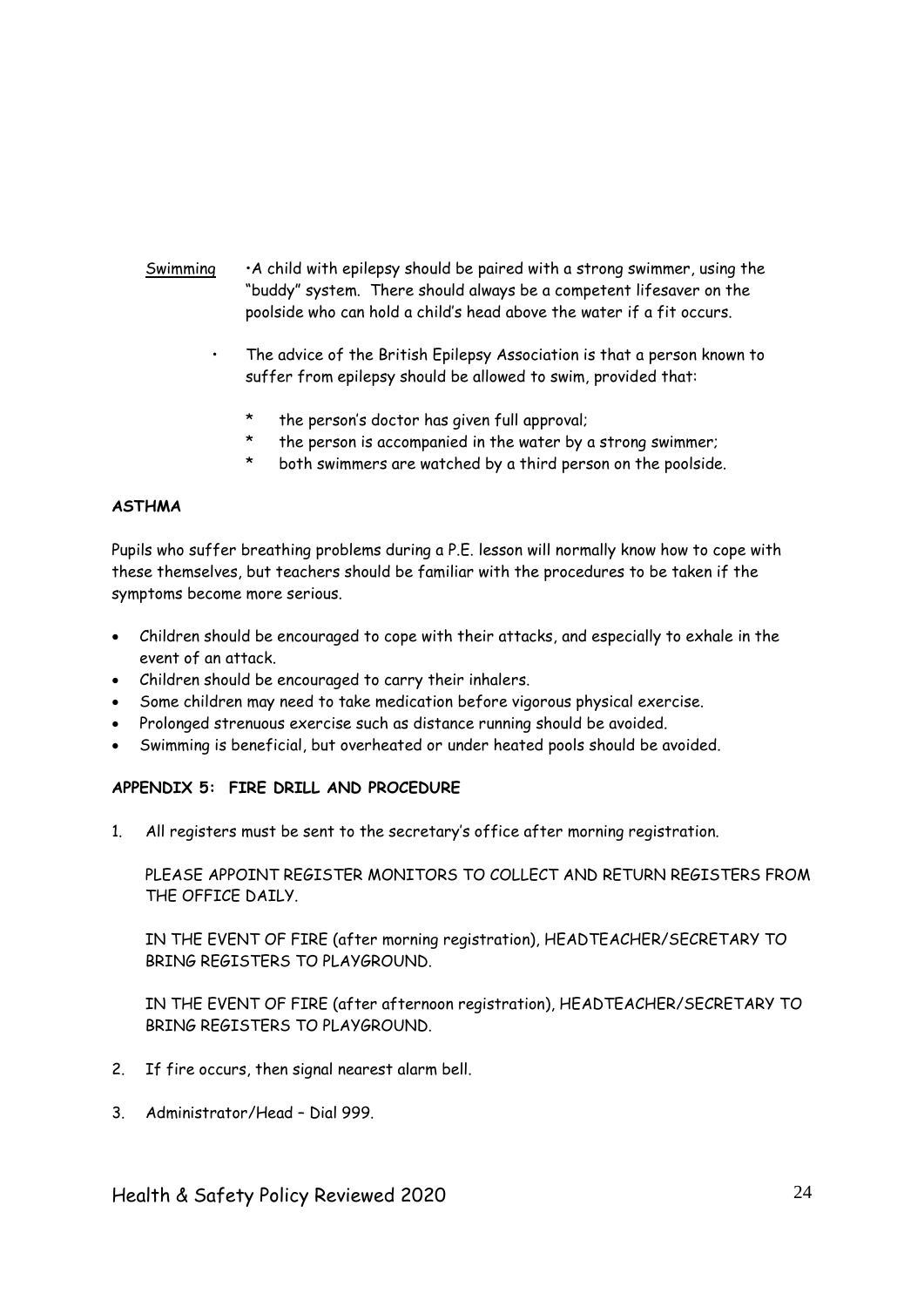- 4. If bell rings, children leave classrooms by fire door and line up outside the classroom. Class teacher should then check classroom to make sure all children have left. As you leave, please check that the fire doors are closed behind you. Children walk to assembly point, led by teacher.
	- At the assembly point, teachers have the registers and account for all the children in their class.
	- Class teachers tell the Head Teacher, in turn, the outcome of calling the register, reporting any missing children.
- 5. As children are moving to assembly point:-
	- Mrs Neveu/Mrs Mottram checks Boys' and Girls' toilets.
	- Mrs Neveu/Mrs Mottram checks Staff toilets/rest of building.

Any teacher in the Elliott building or hall should exit via fire door and deliver children to assembly point.

Any staff in PPA room leave the building by the fire door at the rear entrance

No-one re-enters building until instructions are given.

6. Non-teaching Staff:-

TAs go with their own class, if they are in that class or otherwise exit from nearest fire point

• Mid-day supervisors proceed through fire door in hall to assembly point.

If there is a fire at lunchtime:-

Mrs Neveu/mid-day supervisors and available staff to clear school to assembly point.

## **APPENDIX 6: OTHER IMPORTANT ASPECTS OF HEALTH AND SAFETY**

#### **SCHOOL JOURNEYS**

Before making plans for a school journey, the procedures outlined in the "Educational Visits and School Journeys" folder, produced by the Gloucestershire Education Authority, must be strictly adhered to. This folder is kept in the Administartor's office and contains the DfEE booklet 'Health and Safety of Pupils on Educational Visits'.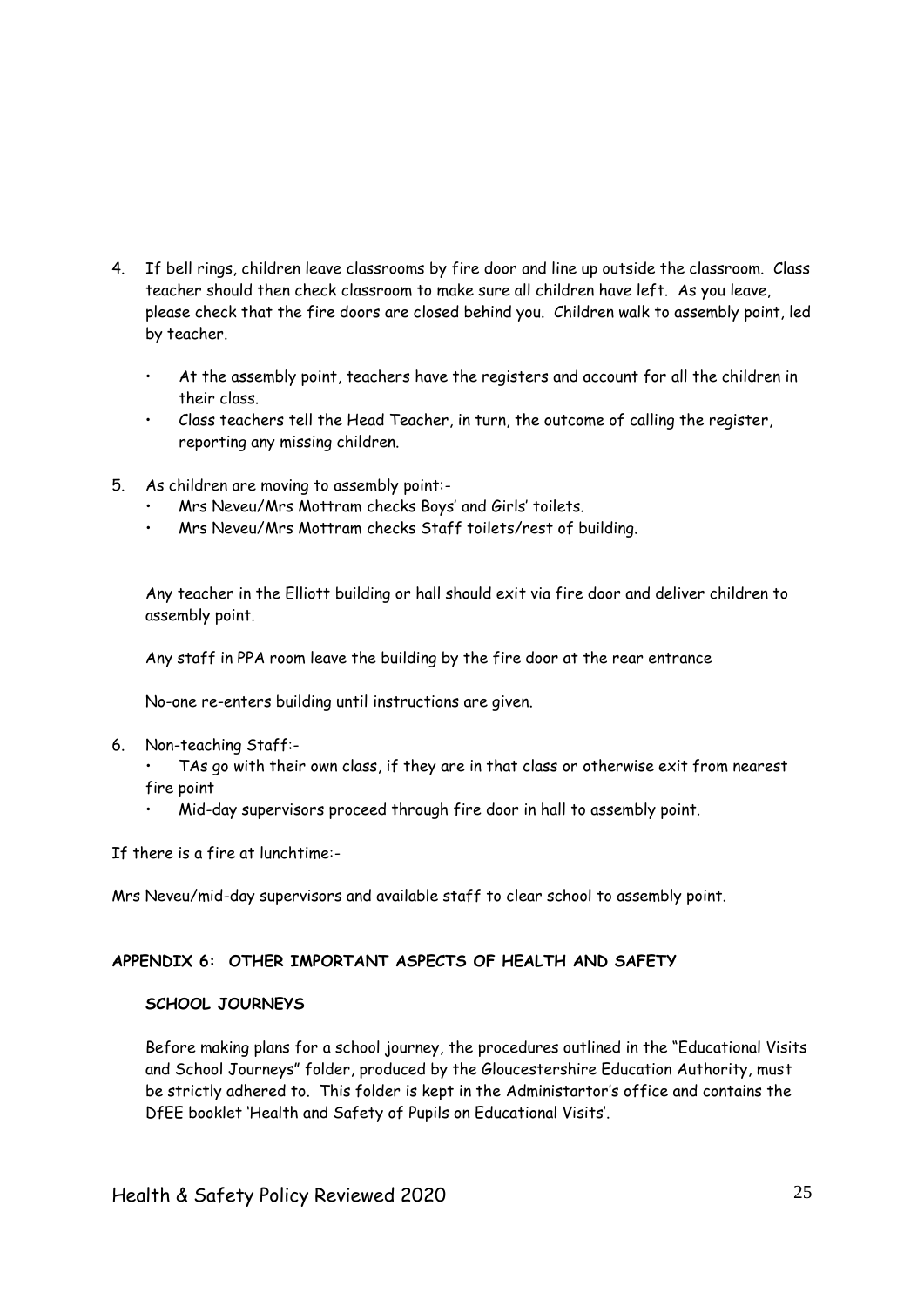In particular staff must carry out a thorough risk assessment and fill out risk assessment forms or on the latest EV site set up 2020. These should be copied and passed to all participating adults as well as the Head Teacher. They should nominate a second in command who could take charge of the trip if anything should happen to them. All adults should be aware of their responsibilities and given a list of children if they are to work with a particular group. It is strongly recommended that children are given a partner with whom they sit on both the outward and return journey as an added check on individuals being present before head counts.

Head counts should take place before moving from one venue to another on all trips. Staff pupil ratios should be strictly adhered to and, in case of any doubt, should err on the side of caution. If sufficient adults cannot be found to supervise a trip then the trip must be cancelled. All children participating in a trip must have parental agreement in writing.

An emergency procedure should be set up and made available to all participants.

Risk assessments should be reviewed at the first staff meeting after the visit.

Children should be made aware of any risks and high expectations of behaviour made explicit.

#### **SWIMMING**

County guidelines must be followed. As there are 2 qualified swimming teachers once children arrive it is deemed sufficient to take 3-4 adults depending on the age of the children to supervise on and off the bus – walking to the pool site and whilst changing. See sport and outdoor pursuits.

#### **ACCIDENT REPORTING PROCEDURE**

a) All accidents, whether to pupils or employees, must be reported to the Head Teacher who shall ensure that the appropriate accident forms are prepared and submitted to the Director of Education.

Pupils/Staff/Contractors/Visitors: Any accident would be recorded in the Gloucestershire County Council Safety Incident report book, kept in the secretary's office. Minor accidents are reported in the 'Minor Accident' book, kept in the first aid box.

b) It is the policy to investigate all accidents, whether they involve injury or not, with a view to avoiding re-occurrence.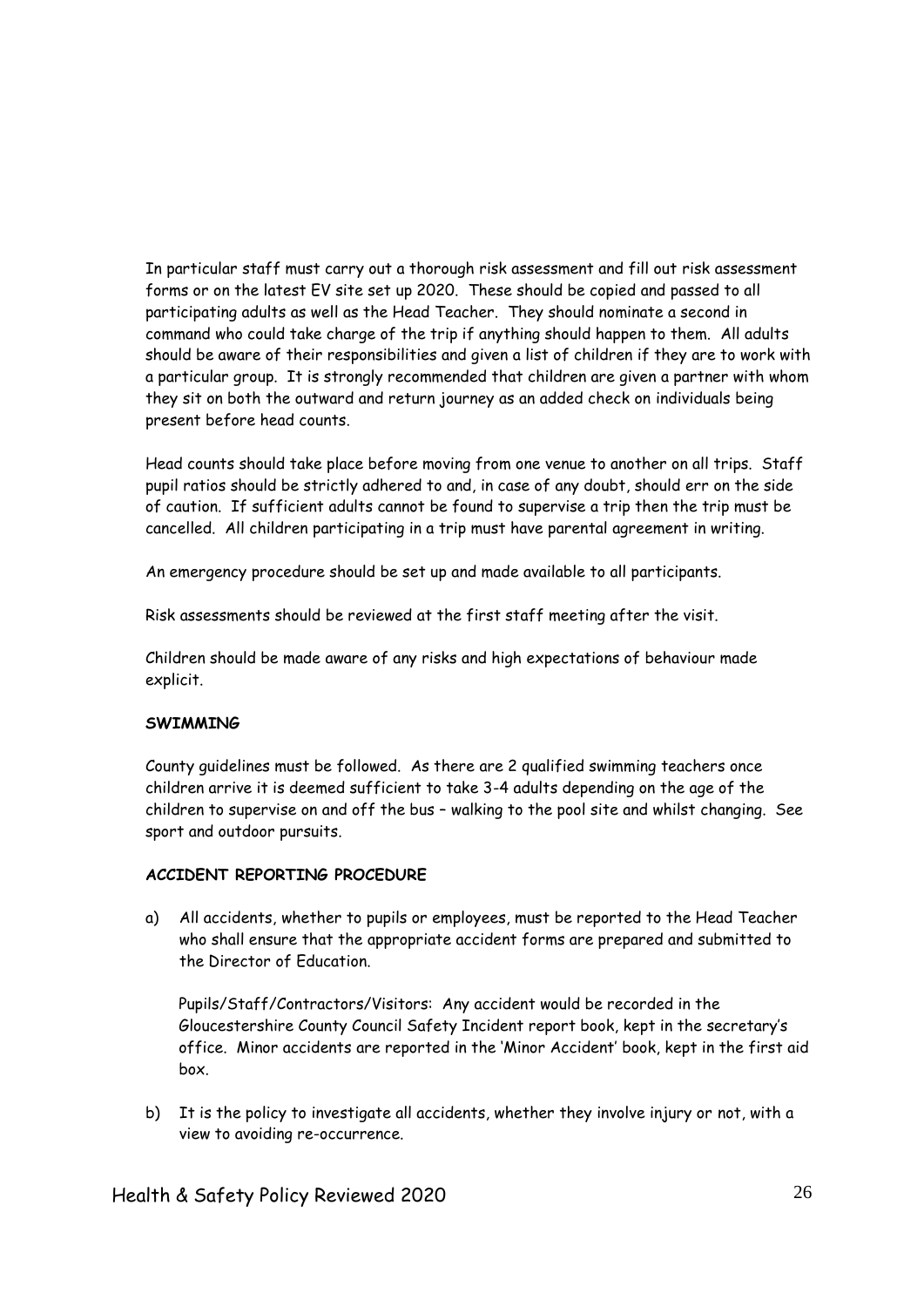# **C.O.S.H.H.**

Hazardous substances in school they will be recorded in a recording book/cleaning company providers list (on wall) in the cleaning cupboard. Mops and uses of them are also colour coded and displayed information is clearly on the wall. Cleaning products are purchased from The cleaning company, which is a subsidiary of Gooch cleaning supplies and other materials purchased from the consortium, product list is also on the wall in the cleaning cupboard.

# **RISK ASSESSMENT**

The management of Health and Safety at Work Regulations 1992 requires risk assessments of all activities which take place at, or are organised by, Deerhurst & Apperley CE Primary School.

Whenever the Governors' Premises Committee carry out their regular Health & Safety and remedial inspections (annually), then any risk or hazards are identified and then appropriate action identified and prioritised. Notice would also be taken of the general list of areas for consideration in Section 11 of the Education Health and Safety manual. Expert advice will be sought as required.

These hazards/risks will be assessed to determine whether they can be reduced, by removing the hazard/risk, or executing the task in a different way.

The results of the risk assessment will be communicated to the Governing Body in the Minutes of the Governors' Premises Committee meeting which reports on the health/safety inspections.

# **SCHOOL SECURITY**

The Governors' Premises Committee will carry out an annual assessment of the state of school security using the guidance 'Security Survey and Risk Assessment' provided by the LA Health and Safety Section, Lifelong Learning Group.

This survey is the basis for bidding into LA funds for school security but provides an excellent basis for risk assessment of security issues by the Governors' Premises Committee.

# **LONE WORKING**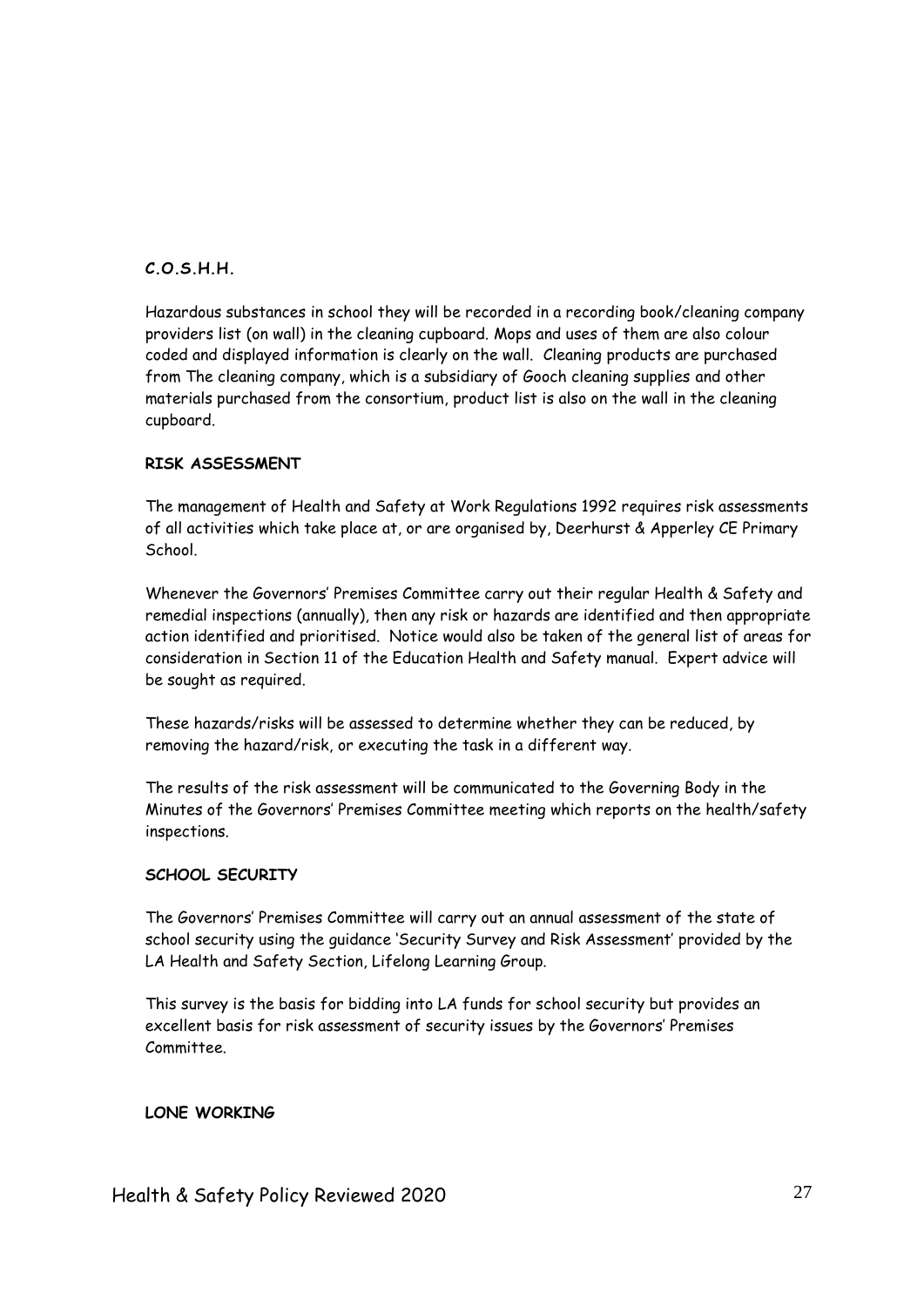Where possible, working alone should be avoided. If it is essential to be in school alone, the following procedure must be followed:-

- a) advise the Head Teacher/senior member of staff that you will be working alone/late and for how long (During holiday times please ensure that a relative knows where you are and what time to expect you home.)
- b) lock the entrance door and collect the school mobile 'phone from the office
- c) If you find that you are going to be later than expected, you must update the Head Teacher/senior member of staff or your relative.

### Lone working risk Assessment

Lone working is only likely to happen outside of normal hours.

### Hazards

- Staff are advised not to climb ladders/stand on chairs if they are alone in the building.
- All members of staff have entrance door keys and are aware of how to disable the alarm system.
- Are women especially at risk if they work alone? If you keep the doors locked, and someone calls unexpectedly at the school, do not let that person in unless you check their identity/they are known to you.
- Staff members should not work alone if there is an apparent medical condition that would render working alone inadvisable.

# **ASBESTOS**

The asbestos register shows none to be obviously present in the school.

# **SNOW AND GRITTING**

Snow & Gritting – extreme care should be taken when laying down grit to cope with icy conditions. A scoop is available in the salt bint to aid the process. (See Lone Working.) In addition a Reception Party will meet children who may be unaccompanied, if the school is closed due to snow, to ensure no child is left at school alone. Children must not make slides across public walk ways during snowy/icy conditions.

# **FINANCE**

Health and Safety is of paramount importance and will have priority status for funding.

# **PERSONAL PROTECTIVE EQUIPMENT**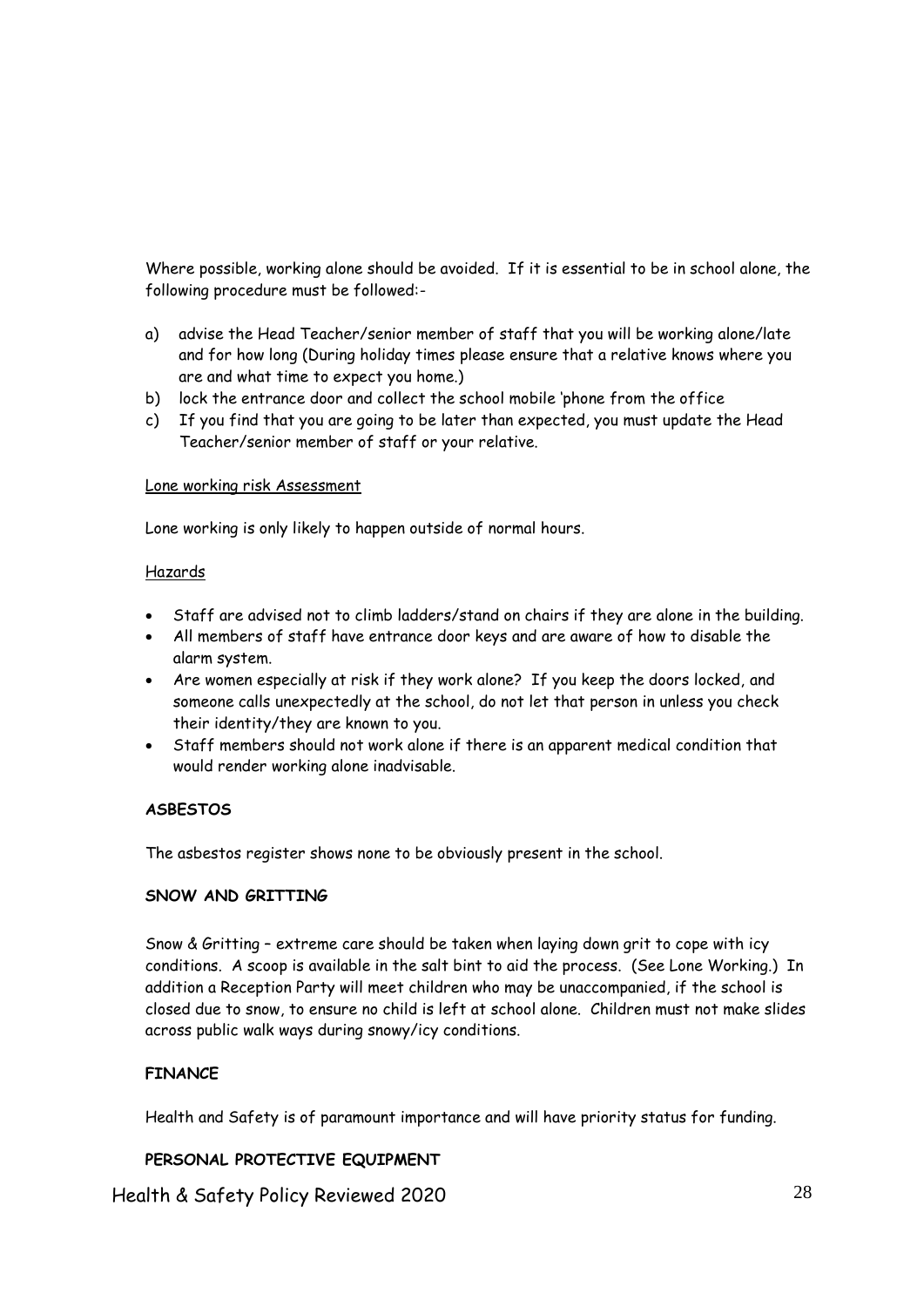Plastic gloves should be worn for any activity involving cleaning up bodily fluids.

Plastic goggles are provided for Science and DT activities where eyes may be at risk from splashes or splintering of various materials.

Plastic gloves are available for litter pickers and messy activities, or where children might suffer a skin reaction – such as clay.

Old shirts are available to protect clothing in art, DT and Science. Hi Viz jackets are available and should be worn for trips.

# **APPENDIX 7: GUIDELINES FOR DESIGN & TECHNOLOGY**

# **USING SAWS, CRAFT KNIVES, GLUE GUNS AND OTHER TOOLS**

- All procedures using sharp or hot tools should be carried out under close supervision of a member of staff.
- Set up a station where children bring their work to saw, cut, glue etc. near to a staff base.
- Make sure that children have been taught, not just shown, how to use tools preferably through a 'focused task' activity.
- The skills progression forms a major part of the scheme of work and should be referred to and used at the beginning of each D & T unit throughout the school.
- Be aware of sewing needles, the length of thread used and the storage of needles. Children should be regularly reminded how to pass and carry scissors and other sharp tools safely.
- A lesson where uncorrected, unsafe practice is taking place can only be deemed unsatisfactory.
- If a second adult is needed, ask for a parent volunteer. A parent should only supervise the tool stations if they are suitably experienced, however, they may help across the class whilst the teacher is based at the tool station.
- Children with poor concentration or volatile personalities should be supervised on a 1:1 basis.